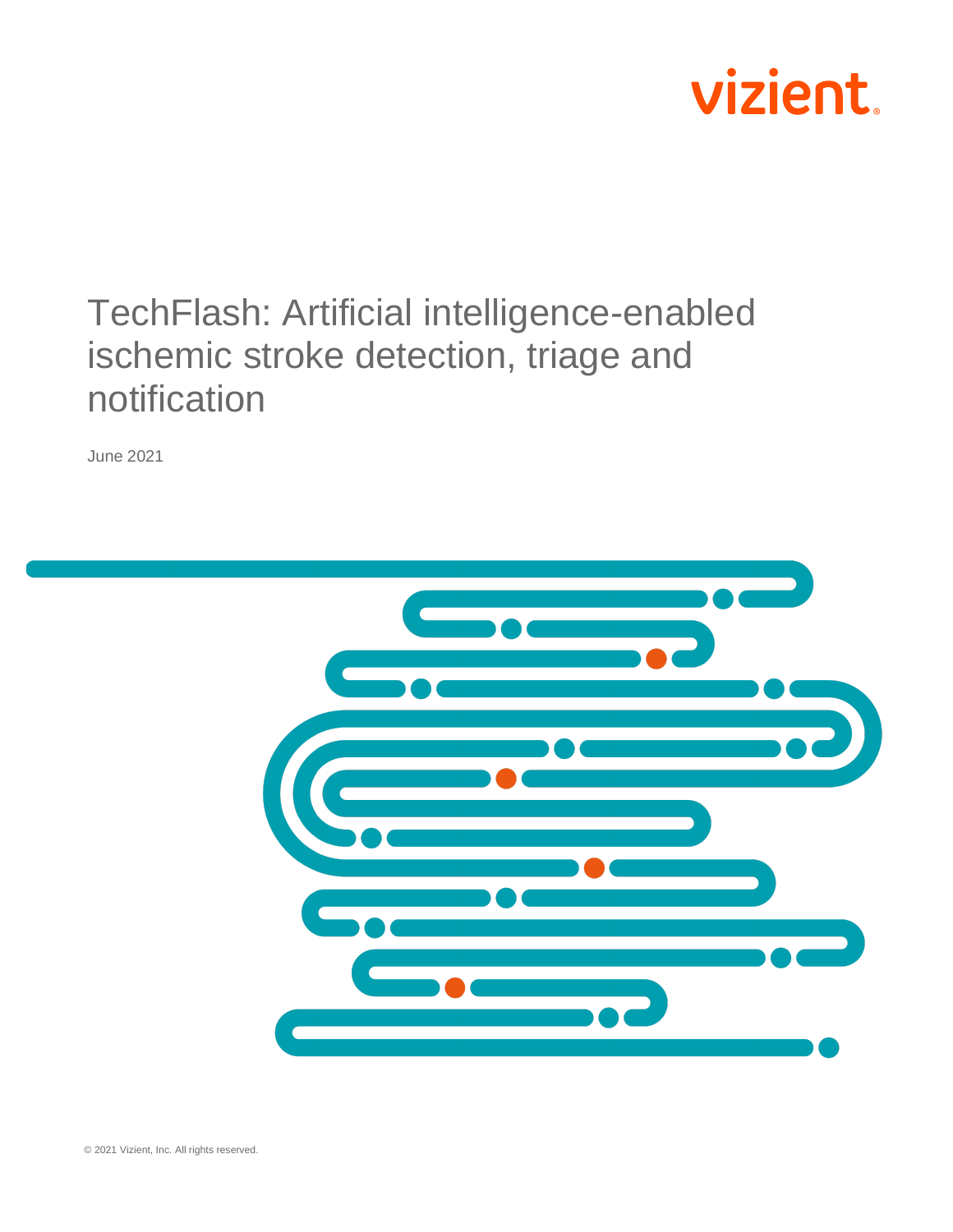

## Table of contents

This report comprises a review of abstracts identified through a search of the recent biomedical literature and does not constitute a comprehensive analysis. The report focus is on clinical evidence and outcomes.

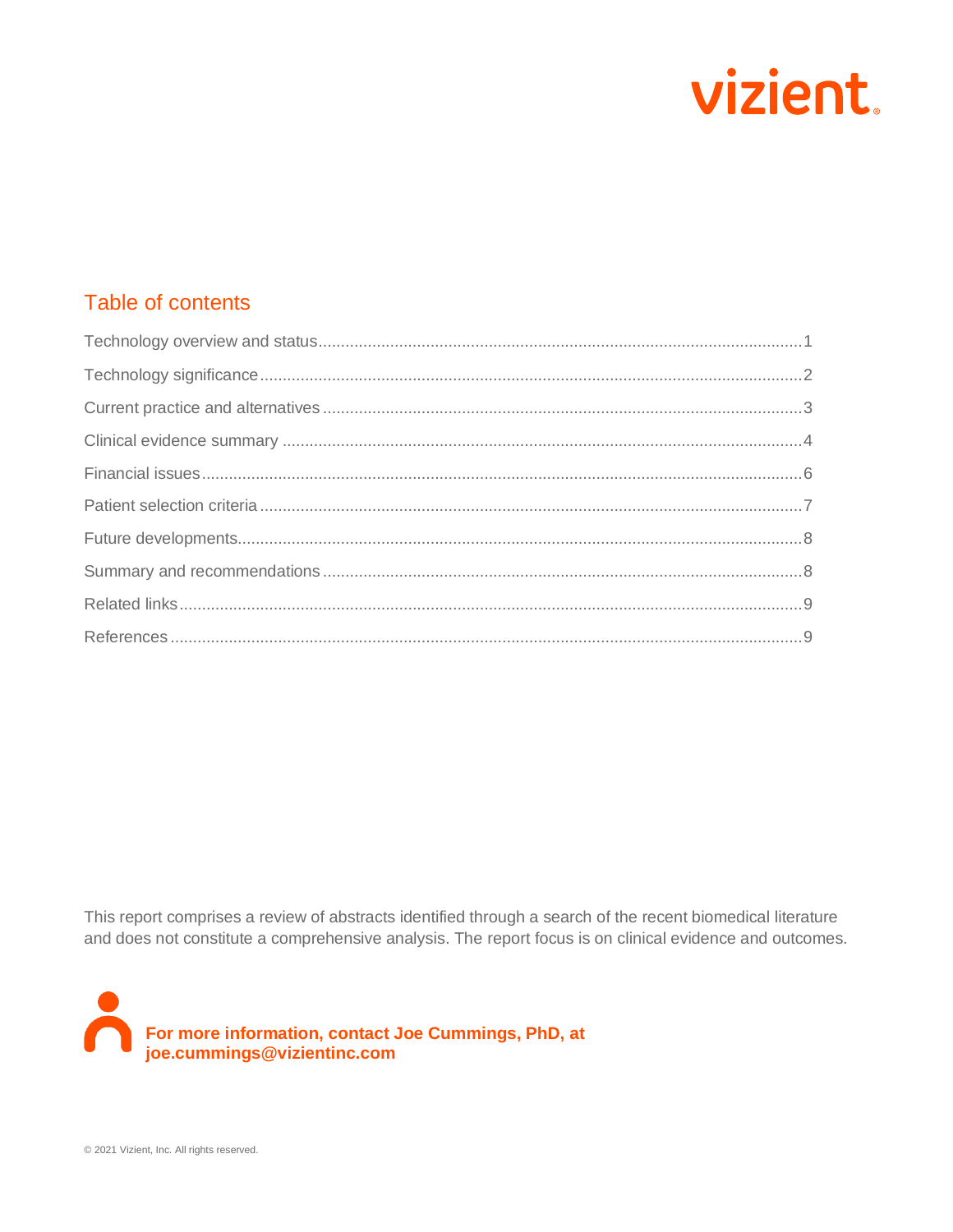## <span id="page-2-0"></span>Technology overview and status

Artificial intelligence (AI) is a rapidly emerging disruptive technology with numerous applications in health care.[1-8](#page-10-2) Acute stroke is one of the earliest targeted conditions for AI due to its time-critical evolution and imaging-driven diagnosis. Commercially available AI deep learning algorithms are well-suited to quickly analyze the computed tomography (CT) images that are used in stroke diagnosis.<sup>[9-11](#page-11-0)</sup> Findings from the AI analysis can then be used to decrease the time to definitive diagnosis and subsequently expedite treatment. Because of the loss of viable brain tissue with each minute of delay and the narrow time window for effective therapy, the AI-based workflow paradigm could substantially improve stroke morbidity, mortality and functional outcomes <sup>[12,](#page-11-1) [13](#page-11-2)</sup>

Intracranial large vessel occlusions (LVOs) are the cause of many acute ischemic strokes. Because these large blood vessels supply blood flow to an extensive brain region, they are associated with large infarcts, poor functional outcomes and high mortality.[14](#page-11-3) LVOs in the internal carotid artery (ICA) and the middle cerebral artery (MCA), however, can often be successfully treated with interventional endovascular mechanical thrombectomy to remove the clot and restore brain perfusion.<sup>[15](#page-11-4)</sup>

Various AI systems have been developed for rapid LVO detection. These products typically acquire DICOM compliant CT angiography (CTA) images pushed to a cloud-based server for AI analysis. Scans may be processed and reformatted to ensure compatibility from a range of different scanner types and capabilities. Fully automated image analysis is then conducted using proprietary AI algorithms. Typical AI analytic times range from about one to five minutes. Results may then be distributed to a specified local user list through alerts, emails, texts and other information technology methods. Notification functions may include compressing images for mobile device viewing. Notably, this workflow is intended to run in parallel to conventional standard of care radiologic review; hence it will not completely replace human reading.

As of June 2021, there were five AI systems for LVO detection with Food and Drug Administration (FDA) marketing clearance (See Table 1). Current devices include: Viz LVO [\(Viz.ai,](https://www.viz.ai/) San Francisco, CA/Tel Aviv, Israel), Rapid LVO [\(RapidAI,](https://www.rapidai.com/) Menlo Park, CA), CINA Head [\(Avicenna.ai,](https://avicenna.ai/) La Ciotat, France), BriefCase [\(Aidoc,](https://www.aidoc.com/) Tel Aviv, Israel) and StrokeViewer [\(NiCo Lab,](https://www.nico-lab.com/) Amsterdam, Netherlands). A number of similar technologies are also in development (e.g., [Brainomix,](https://www.brainomix.com/) Oxford, England; [Methinks AI,](https://www.methinks.ai/) Barcelona, Spain).

The Viz.ai algorithm was the first to receive FDA clearance in February 2018 through the *de novo* process, which is an FDA pathway that can be used for certain low risk devices with no comparable previously approved predicate device.<sup>[16](#page-11-5)</sup> Similar to a typical diagnostic device approval, the FDA reviewed performance data for sensitivity, specificity and accuracy. The technology was deemed low risk because its intended use was as a clinical decision support tool for triage able to speed up the workflow by sending a notification to the radiologist that the scan has an important finding with labeling that states it is not intended for final diagnosis beyond notification.

Once this new FDA category (product code [QAS,](https://www.accessdata.fda.gov/scripts/cdrh/cfdocs/cfpmn/pmn.cfm?start_search=1&Center=&Panel=&ProductCode=qas&KNumber=&Applicant=&DeviceName=&Type=&ThirdPartyReviewed=&ClinicalTrials=&Decision=&DecisionDateFrom=&DecisionDateTo=05%2F24%2F2021&IVDProducts=&Redact510K=&CombinationProducts=&ZNumber=&PAGENUM=25) radiological computer-assisted triage and notification software) was created, subsequent AI applications, like Aidoc and Rapid LVO, were approved through the conventional 510(k) process using Viz.ai as predicate.

In addition to LVO detection, some AI products also have separate applications for intracerebral hemorrhage (ICH) detection, CT perfusion (CTP) interpretation, Alberta stroke program early CT score (ASPECTS) estimation and other workflow related functions. Of note, there are many AI companies with a currently FDAcleared ICH application who may be expected to expand to other stroke applications like LVO detection in the near future, including: [MaxQ AI](https://www.maxq.ai/) (Accipio lx), [Qure.ai](https://qure.ai/) (qER), [Nines Inc.](https://www.nines.com/) (NinesAI), [Keya Medical](https://www.keyamedical.com/curacloud/) (Curarad-ICH), [Deep01 Ltd.](https://www.deep01.com/) (DeepCT) And [Zebra Medical Vision](https://www.zebra-med.com/) (HealthICH).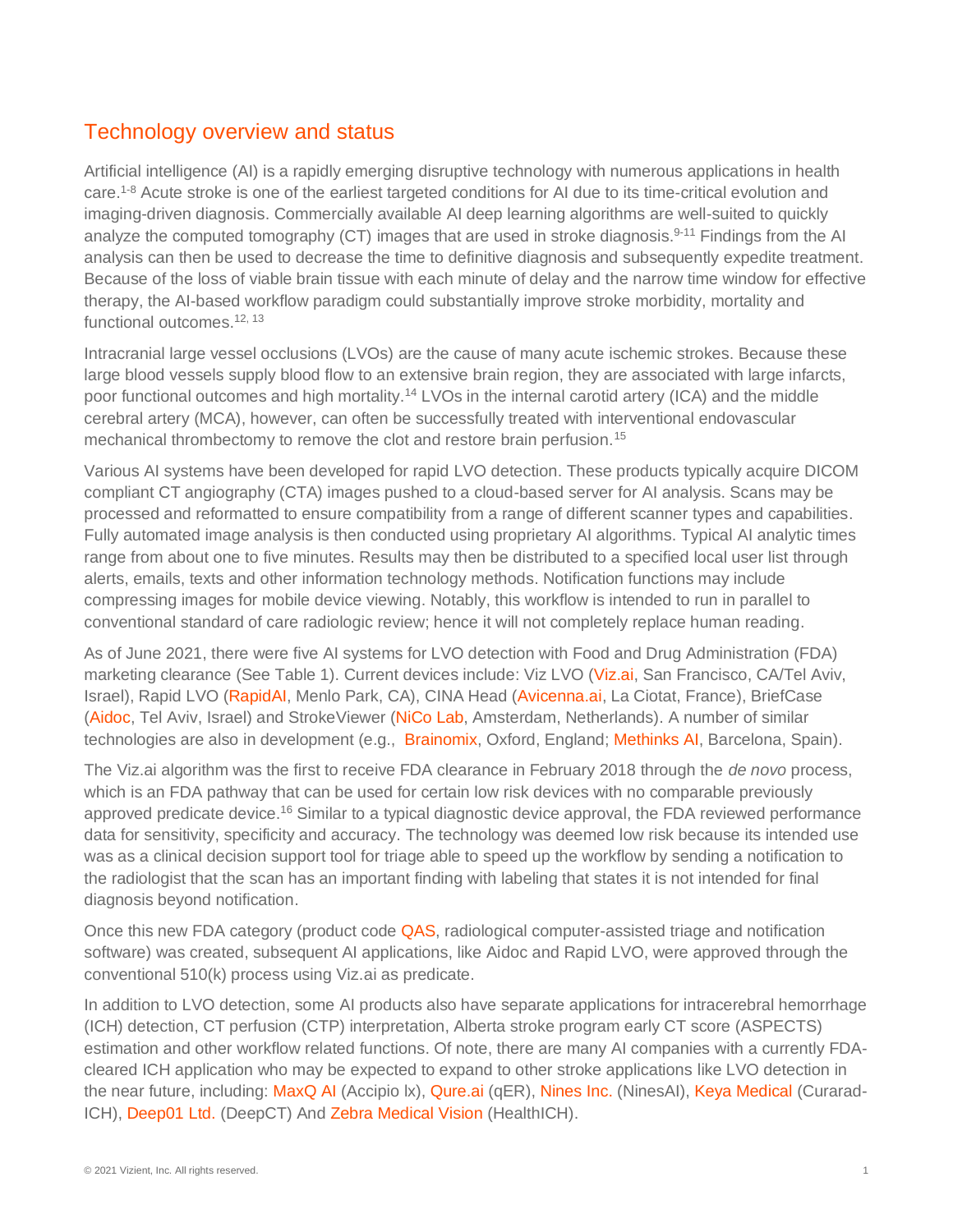| <b>Manufacturer</b><br><b>Device</b> | <b>FDA</b><br>clearance | <b>Clearance</b><br>date |
|--------------------------------------|-------------------------|--------------------------|
| <b>Aidoc BriefCase</b>               | K192383                 | 12/20/2019               |
| Avicenna.ai CINA Head                | K200855                 | 06/24/2020               |
| NiCo Lab StrokeViewer                | K200873                 | 11/20/2020               |
| <b>RapidAI</b> Rapid LVO             | K200941                 | 07/09/2020               |
| Viz.ai Viz LVO                       | <b>DEN170073</b>        | 02/13/2018               |

Table 1. FDA cleared AI systems for LVO stroke diagnosis.

Overall, the AI-assisted stroke triage and workflow platforms are in the early majority stage of dissemination and growing rapidly. The first FDA clearance was in early 2018 (~3 years ago) and Viz.ai also received a CE Mark for European sale around the same time. U.S. product commercial availability, however, did not begin until about October 2018 (~2.5 years ago). Since then, four more entrants have received marketing clearance, including one (Rapid AI) with an already established base of software users and others that have signed agreements with large imaging device companies to assist with distribution.

Further, in October 2020, the Centers for Medicare and Medicaid Services (CMS) established a new technology add-on payment (NTAP) for reimbursement that significantly contributed to more widespread technology dissemination.<sup>[17](#page-11-6)</sup> As of May 2021, it is estimated that that these AI technologies are in use in more than 500 U.S. hospitals and they are cumulatively analyzing thousands of scans weekly.

## <span id="page-3-0"></span>Technology significance

Stroke is a highly prevalent and costly condition often leading to poor functional outcomes, disability and/or death. In the United States, there are about 800,000 cases of stroke each year.<sup>[18](#page-11-7)</sup> Roughly 87% of these strokes are ischemic, while the remainder are hemorrhagic. LVOs may account for up to 40% of ischemic strokes.<sup>[14](#page-11-3)</sup> The total direct and indirect cost burden of stroke is estimated to be more than \$34 billion annually in the U.S.[18](#page-11-7) Because of the poor clinical outcomes and high resource utilization associated with stroke, any effective technology has the potential to add significant value to the acute stroke management paradigm.<sup>[19](#page-11-8)</sup>

In acute stroke, the timing of diagnosis and intervention is one of the most important factors correlating with outcomes.<sup>[20-25](#page-11-9)</sup> Mechanistically, the evolution of an acute ischemic stroke involves blockage of cerebral blood flow followed by rapid death of affected neurons in a focal area known as the ischemic core. However, surrounding the ischemic core is a "penumbra" of neural tissue that may be salvageable. Notably, penumbra tissue can convert to infarct at a rate of 10.1 mL/hour.<sup>[26](#page-12-0)</sup> Thus, minimizing permanent damage in the penumbra is the main goal of acute stroke therapy and this is facilitated by rapid initiation of treatment.

The mainstays of treatment for ischemic stroke are intravenous tissue plasminogen activator (tPA) and mechanical thrombectomy. Both have highly time-dependent outcomes. For example, one stroke workflow study noted a 91% probability of functional independence for patients with a symptom onset-to-reperfusion time of <150 minutes.<sup>[27](#page-12-1)</sup> This functional outcome decreased by 10% over the next hour and by 20% for every subsequent hour of delay.

Delays in the stroke workflow are multifactorial. One significant source of delay may include the compilation of CT images and the reading of the images by the radiologist and/or the on-call neuroradiologist. General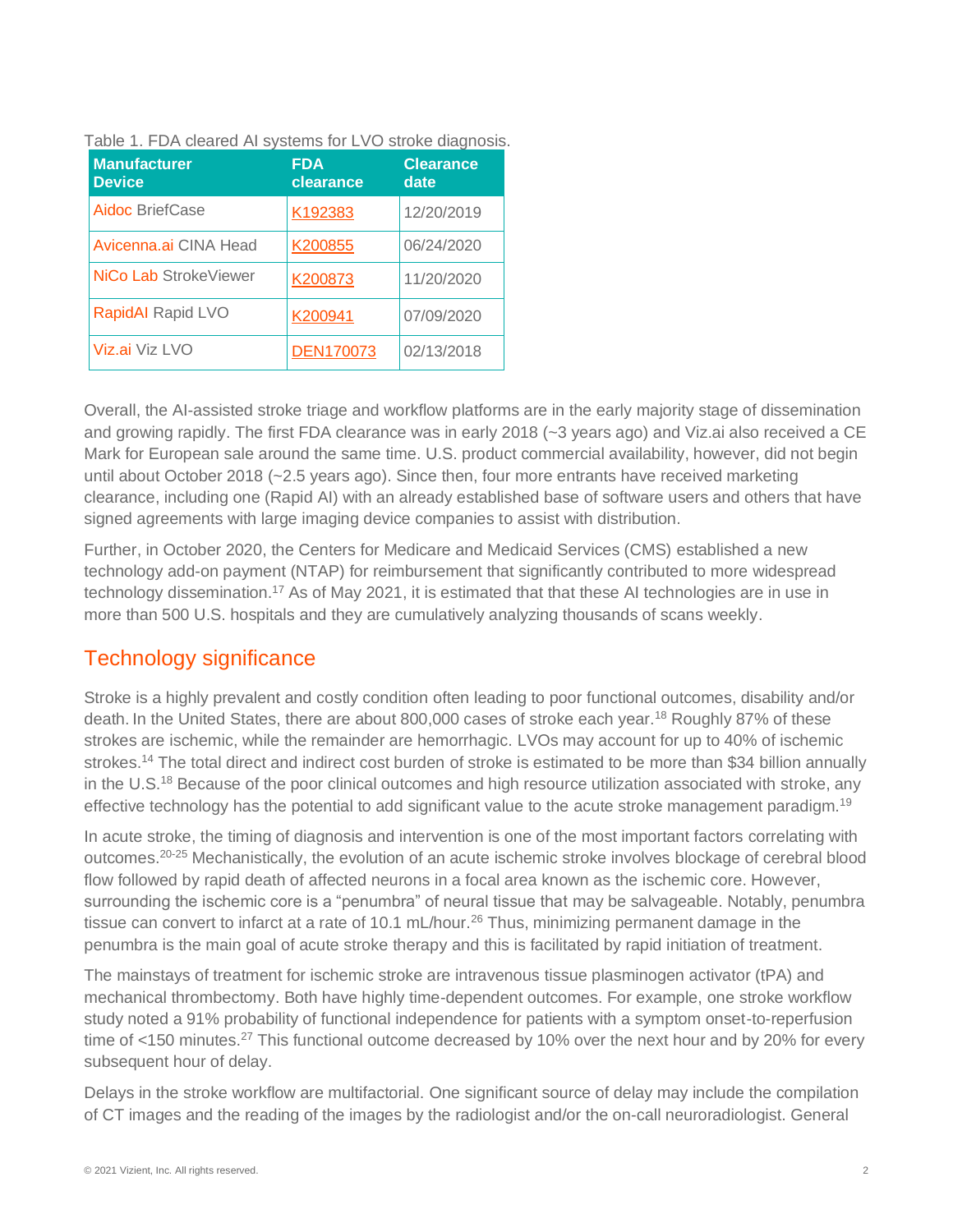radiologists may have multiple other cases, including trauma cases, that can delay reading. Off-hours, smaller hospitals, rural settings and use of fellows or residents may have their own delay issues associated with radiologist availability. The use of AI tools for initial screening could be expected to reduce some of these delays by prioritizing scan evaluation.

Further, prompt notification and mobilization of multiple personnel must be accomplished when there is a significant finding on CT. This function may fall to the emergency department (ED) physician or referring radiologist. It may be particularly difficult when the mechanical thrombectomy service is at another hospital and a transfer is necessary. Patient transfer is a well-known major source of delay with the potential for significant improvement in delay times. AI-based technologies that incorporate notification features may streamline some of the delays and inefficiencies associated with conventional notification processes.

Despite significant potential, there are also many barriers to the implementation of AI in acute stroke. These may include a lack of rigorous clinical evidence development impeding the ability of hospitals to evaluate the safety, efficacy and utility of stroke AI applications.<sup>[28](#page-12-2)</sup> Cost, cost-effectiveness, and reimbursement are other issues typical of an emerging technology that must be resolved before more widespread dissemination. Difficulty with integration of AI into the established workflow is another potential implementation barrier.

## <span id="page-4-0"></span>Current practice and alternatives

Acute stroke is typically first identified through clinical symptoms, such as one-sided muscle weakness in the face or extremities and slurring of speech. Other diagnostic clues may be derived from medical history, family history, vital signs and other ED tests.

Basic non-contrast CT (NCCT) is the most widely used imaging test for stroke assessment due to its widespread availability and deployment speed. NCCT may be used to diagnose ICH and edema related to ischemia. Additional CTA of the head and neck may be used to detect LVO, dissection, stenosis and the location of the blockage. More advanced CT and MR perfusion studies are used as indicators for mechanical thrombectomy. Multimodal CT, the combination of NCCT, CTA and CTP, is a common stroke workup at comprehensive stroke centers (CSCs).<sup>[29-31](#page-12-3)</sup> Multimodal MR imaging and conventional angiography may also be used for diagnosis and therapy selection.

When the CT imaging process is complete, it typical requires post-processing by a radiology technologist. Multimodal CT exams can result in thousands of images that need to be reviewed and this volume can itself be a source of delay.<sup>[32](#page-12-4)</sup> The processed images are queued for the radiologist to read with the queue depending on local factors. The radiologist reports findings back to the ED physician who may initiate the referral to neurology and/or interventional neuroradiology. If mechanical thrombectomy is indicated, the neurointerventional service and staff are mobilized for the procedure.

Important metrics in the stroke workflow may include: stroke onset-to-hospital arrival, arrival-to-baseline imaging, imaging-to-notification, transfer time from a primary stroke center (PSC)-to-CSC, notification-togroin puncture and groin puncture-to-reperfusion times. Various subintervals may also be defined within these metrics, such as door-to-needle time for thrombolytic therapy and interventional procedural times. The overall time from symptom onset-to-reperfusion may be the most critical metric to improving clinical outcomes.[27](#page-12-1)

Multiple professional society guidelines have proposed target times for stroke process metrics. For one example, the Society of Neurointerventional Surgery (SNIS) suggests the door-to-NCCT/CTA time should occur on arrival, door-to-stroke team notification <10 minutes, door-to-NCCT interpretation <15 minutes, door-to-CTA interpretation <20 minutes or 10 minutes after acquisition, door-to-intravenous tPA <30 minutes, door-to-groin puncture <60 minutes, CSC door-to-reperfusion <90 minutes and PSC picture-to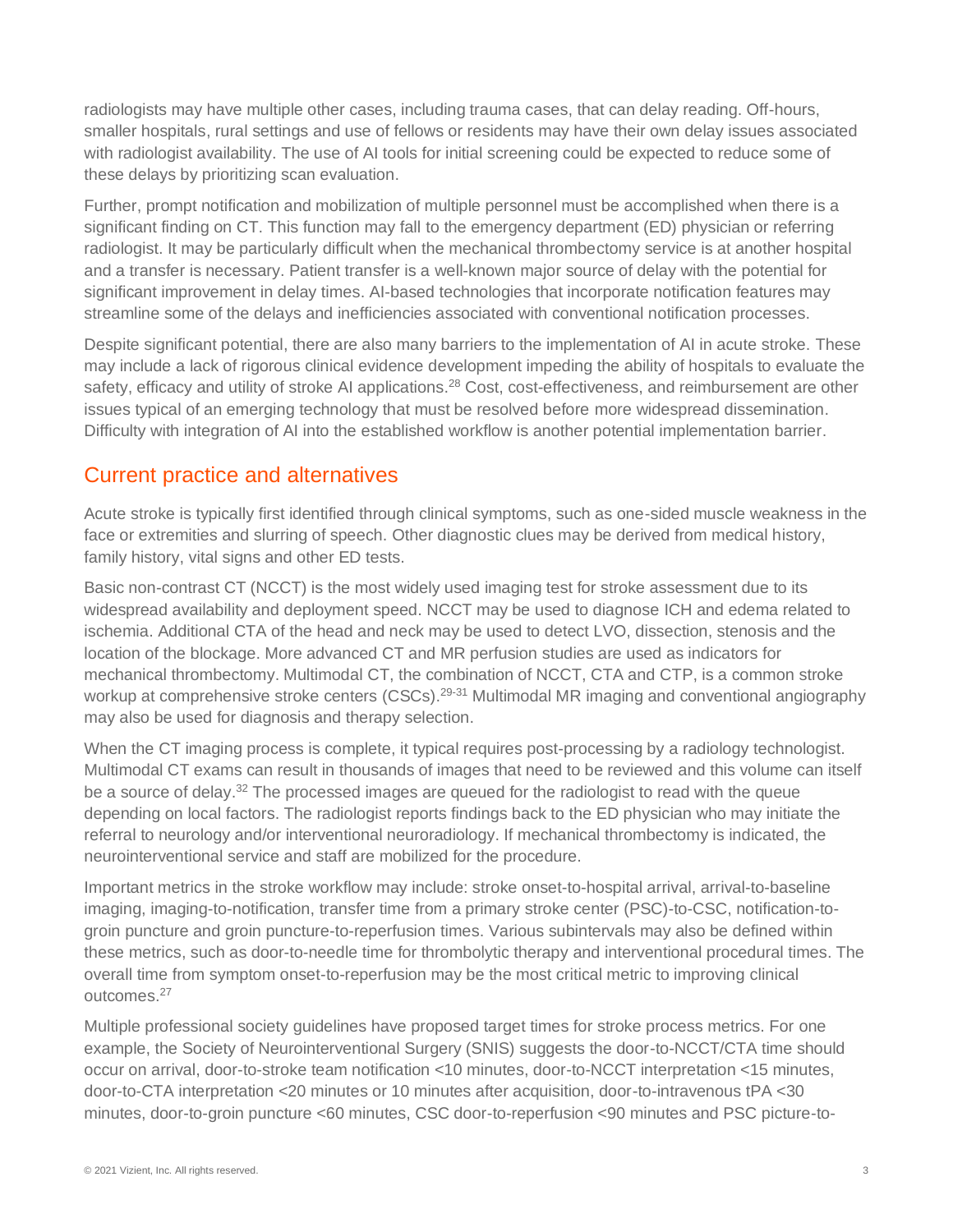CSC puncture <90 minutes.<sup>[33](#page-12-5)</sup> These times are cited as "ideal" targets that may be achieved, though benchmark metrics may differ with individual hospital considerations.

Time metrics may potentially be reduced at every stage in the workflow to achieve optimization.<sup>[34-39](#page-12-6)</sup> For example, the pre-hospital stage can be optimized for stroke evaluation and transport to the most appropriate hospital. Further, some patients can be transferred directly from the door to the scanner with pre-loading of patient records and parallel clinical assessment. Imaging times, post-processing and review are highly dependent on local hospital resources, practices and staffing. Notification and mobilization processes may be facilitated by hospital information technology infrastructure, but may also be highly affected by staffing levels and time of day. Timing and administration of tPA, anesthesia considerations and endovascular techniques may also affect delays.

## <span id="page-5-0"></span>Clinical evidence summary

The [Medline/PubMed](https://www.ncbi.nlm.nih.gov/pubmed) bibliographic database was searched in May 2021 to identify clinical evidence related to the use of AI for LVO detection and triage. Keywords used in the literature search strategy included*: artificial intelligence, AI, machine learning, deep learning, ischemic stroke, LVO, mechanical thrombectomy*  and/or various product names. Manufacturer and professional society conference websites were also searched to identify clinical evidence.

Overall, the literature search identified a large and rapidly growing body of published evidence.<sup>[40-66](#page-12-7)</sup> Most comprised clinical validation studies providing information on technology capability and diagnostic accuracy (Level 1 and 2 evidence, see Table 2). Some small retrospective studies, pilot studies and registries have begun to demonstrate clinical utility outcomes (Level 3 and 4). There were only a few studies available studying an effect on patient outcomes (Level 5) and there were no published randomized controlled trials (RCTs) identified.

|    | <b>Level of Evidence</b> | <b>Outcomes</b>                              |
|----|--------------------------|----------------------------------------------|
|    | 1. Technical capability  | Performability, timing, interpretability     |
| 2. | Diagnostic efficacy      | Sensitivity, specificity, AUC                |
| 3. | Diagnostic impact        | Effects on ability to make diagnosis         |
|    | 4. Therapeutic impact    | Effects on choice of therapy                 |
|    | 5. Patient outcomes      | Clinical value of test, morbidity, mortality |
| 6. | Societal outcomes        | Cost-benefit                                 |

Table 2. Hierarchy of clinical evidence for diagnostic technology.<sup>[67](#page-14-0)</sup>

Evidence was available for eight different technologies, including: Viz.ai, RapidAI, Avicenna, NiCo Lab, Aidoc, Brainomix, Methinks and research platforms. The various technologies had an evidence base ranging from a few pivotal studies to dozens of published clinical trials. The most evidence pertained to Viz.ai (>12 identified studies), followed by RapidAI (>6 studies). The other technologies had only one or two clinical validation type studies. Typical of an emerging technology, some of the identified studies were available only as pre-publications and abstracts presented at conferences and these are a weak form of evidence for decision-making.

A 2020 systematic literature review on the use of AI for acute ischemic stroke and LVO detection analyzed 20 relevant studies.<sup>[52](#page-13-0)</sup> The most common algorithmic approach to LVO detection was noted to be the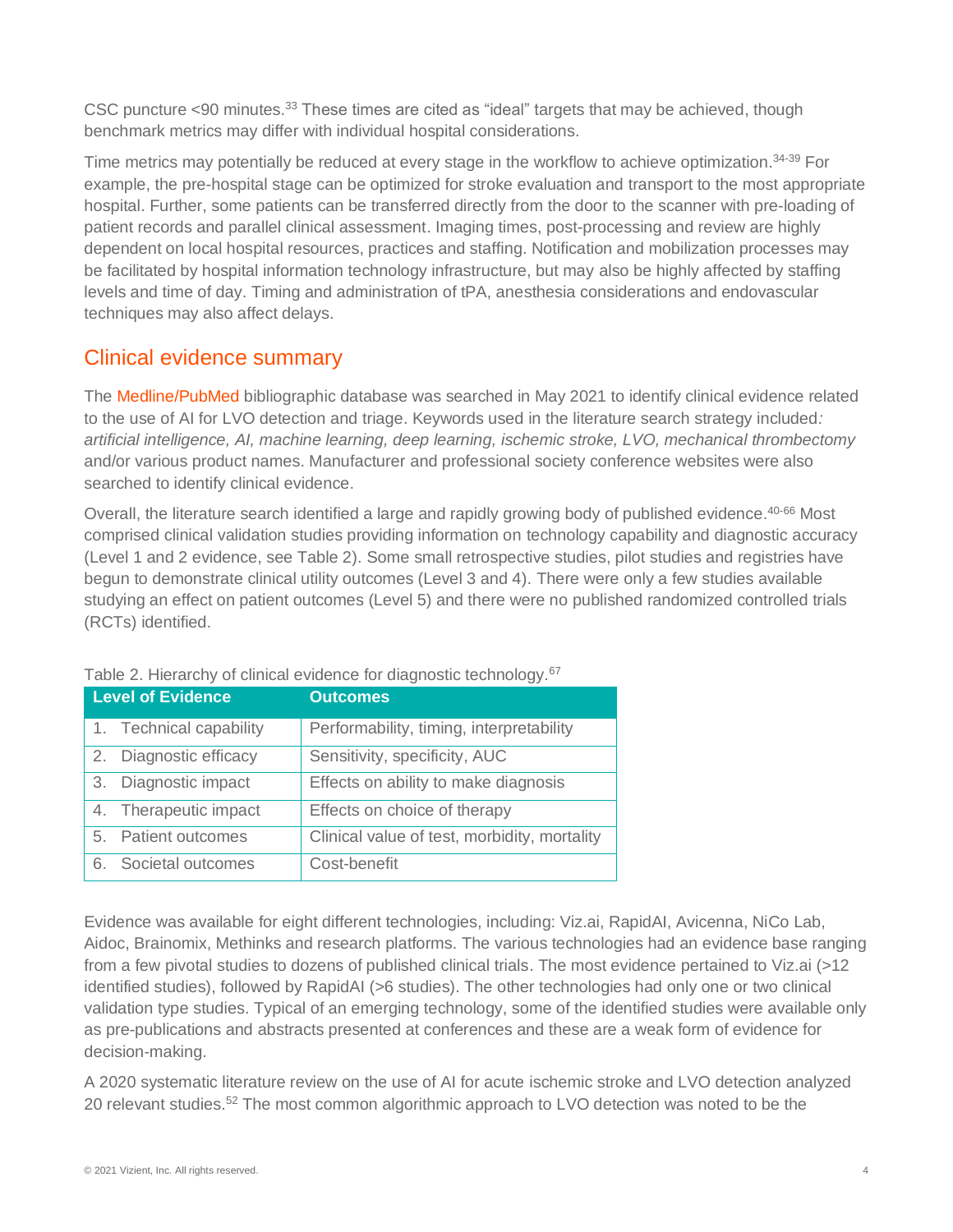convolutional neural net (CNN) and CNNs had higher overall sensitivity for LVO detection compared to other machine learning approaches (85% vs. 68%). Wide variation between different approaches was noted in this review, but direct comparative studies were not available for rigorous comparison. Of note, another systematic literature review is underway that may help to better define AI diagnostic performance when it becomes available.<sup>[68](#page-14-1)</sup>

#### *Viz.ai clinical evidence*

As part of the FDA approval process for Viz LVO, performance data for was submitted for sensitivity, specificity and accuracy from a study of CT scans in 300 patients.<sup>[69](#page-14-2)</sup> Sensitivity and specificity for detection of LVO were reportedly 87.8% and 89.6% and the area under the curve (AUC) from the receiver operating characteristic (ROC) analysis was 0.91. Subsequent manufacturer-sponsored larger studies (ALADIN and DISTINCTION) have further corroborated these results. In the ALADIN study, 750 acute ischemic stroke patients were retrospectively enrolled from three comprehensive stroke centers.[56](#page-13-1) AI interpretation demonstrated a 92% sensitivity and 90% specificity for detection of LVO. Notably, changes have periodically been made to update the CNN software (e.g., ver. 3.04 versus ver. 4.1.2) and the newer versions have been used to reanalyze the cohort with reportedly improved accuracy results.<sup>[42,](#page-13-2) [43](#page-13-3)</sup>

In a recent "real world" type study, 1,167 total CTAs and 404 stroke protocol CTAs at a CSC were analyzed using Viz.<sup>[59](#page-14-3)</sup> LVO was eventually diagnosed in 72/404 (17.8%) and 59 of these were correctly identified by the algorithm. The reported sensitivity was 82%, negative predictive value was 96% and overall accuracy was 89%. Another large retrospective real-world study of 2,544 patients at 139 hospitals identified 163 true LVOs.[48](#page-13-4) For these cases, Viz LVO demonstrated a sensitivity of 96.3% and a specificity of 93.8%.

Another retrospective single-center study of their first 100 LVO alert patients analyzed with Viz noted 68 true positives, of which Viz correctly identified 45 (66.2%) and missed 23 (33.8%).[47](#page-13-5) The majority of missed diagnoses were reportedly for LVOs in the posterior circulation. Overall reported sensitivity was 66%, specificity was 91%, positive predictive value was 45% and negative predictive value was 96%. These data suggest high value as a rule out test, but there may be some added burden associated with false positives.

Timing is an important intermediate outcome noted in many studies. In the Viz LVO studies, reported typical run times for the algorithm are about 3 minutes and the average imaging-to-notification time is about 6 to 7 minutes for the AI workflow.

Comparative timing studies have typically used a before-and-after design. Notably, comparative times are highly dependent on local factors and practices. One group noted the median door-to-puncture time was 20 minutes shorter in the post-Viz cohort and the door-to-neuroendovascular team notification was 15 minutes shorter with less variability.<sup>[50,](#page-13-6) [51](#page-13-7)</sup>

In a hub-and-spoke model, another group noted the time interval between CTA at a PSC-to-door in at the CSC was 22.5 minutes shorter (132.5 min versus 110 min;  $P = 0.047$ ).<sup>[49](#page-13-8)</sup> In another analysis, they reported the door in-to-door out time interval within the PSC improved by 102.3 minutes (226.7 versus 124.4 minutes;  $P = 0.037$ ).<sup>[65](#page-14-4)</sup> Further, they reported Viz LVO improved the mean door in-to-groin puncture time within the CSC by 86.7 minutes (206.6 vs 119.9 minutes;  $p < 0.0001$ ).<sup>[66](#page-14-5)</sup> Preliminary data from these studies suggest there may be associated improvements in patient outcomes, like recanalization rates, NIH stroke scale score (NIHSS) and modified Rankin score (mRS) at discharge and 90-days.

#### *RapidAI clinical evidence*

In a study comprising 217 CTAs (109 with LVO) compiled from multiple sources, the RapidAI algorithm demonstrated a sensitivity of 96%, specificity of 98% and AUC of 99%.[45](#page-13-9) Another larger accuracy study compiled 926 CTAs from different sources.<sup>[41](#page-13-10)</sup> Anterior circulation LVO was present in 395 patients. Sensitivity and specificity for anterior LVO detection were 97% and 74%, respectively. The accuracy when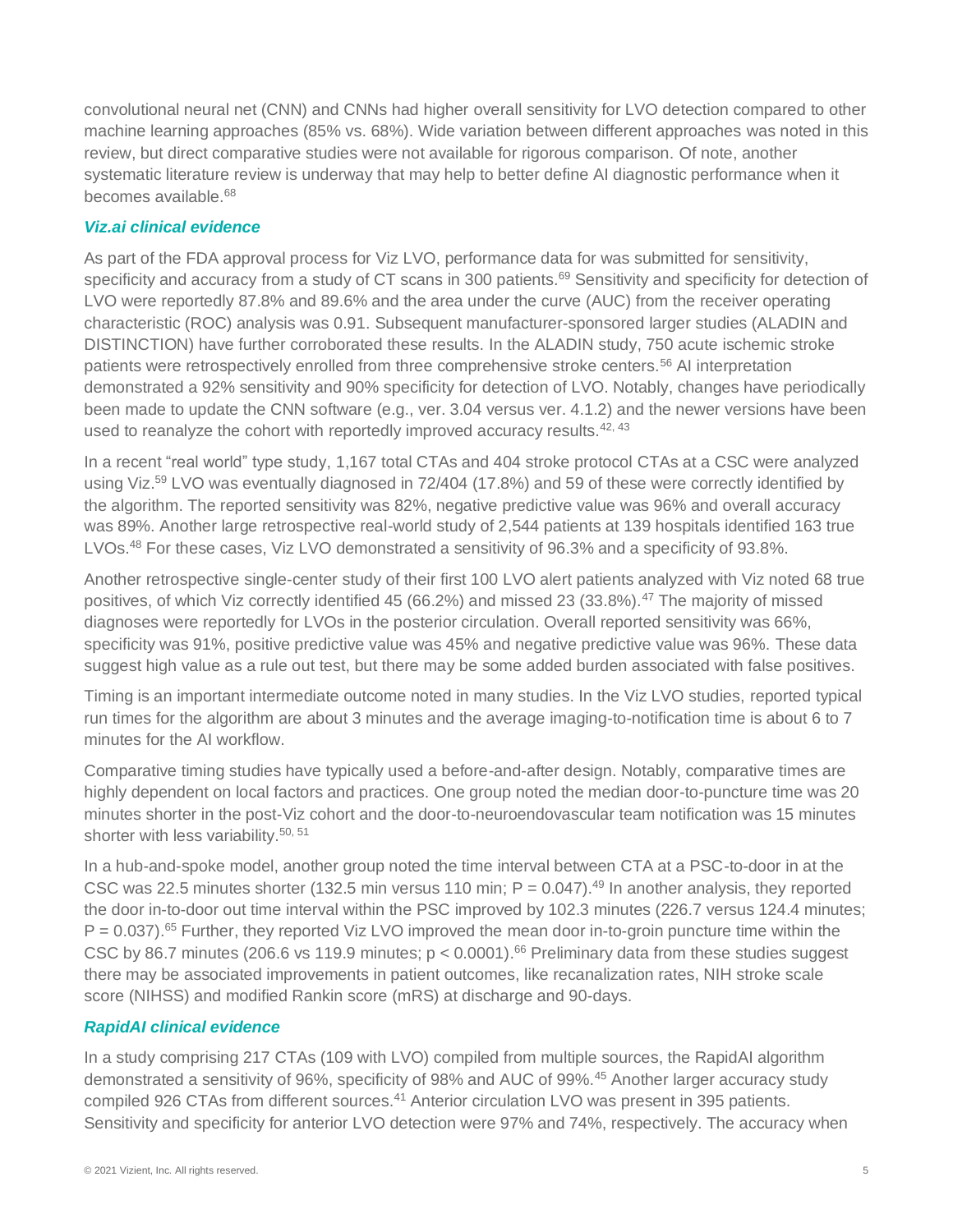M2 MCA occlusions were included in the analysis showed a sensitivity of 95% and specificity was 79%. The AUC for ICA was 0.997, M1 MCA AUC was 0.962 and M2 MCA AUC was 0.874.

In a real-world single-center case series, 477 consecutive CTAs with 106 LVOs were analyzed.<sup>[61](#page-14-6)</sup> Sensitivity for LVO detection was 94%, specificity was 76% and negative predictive value 98%. Another real-world independently-conducted study reported on 151 consecutive acute ischemic stroke patients processed by Rapid LVO.[54](#page-13-11) The reported sensitivity was 63.6% and specificity was 85.8% for LVO detection. This accuracy was noted to be lower than that previously reported and potentially attributable to differences in imaging hardware, software versions and patient mix. In particular, a low sensitivity was noted for more distal MCA occlusions.

Timing outcomes showed a mean processing and notification of about 3 minutes in one study, ~2.5 minutes in another and ~18 minutes in a different study.<sup>[45,](#page-13-9) [54,](#page-13-11) [61](#page-14-6)</sup> Use of the Rapid Mobile App for notification was reported to reduce the door-to-groin puncture time by about 33 minutes in a 33 patient study.<sup>[40](#page-12-7)</sup> NIHSS at discharge was also reportedly lower in the post-app group. In a one-year cumulative single-site experience with the Rapid CTA product, imaging-to-groin puncture time was reportedly reduced by about 25 minutes (93 minutes vs. 68 minutes; P<0.05).[60](#page-14-7) The 90-day mRS score and functional independence showed a trend toward better outcomes in the AI treated group.

#### *Other device clinical evidence*

A CNN algorithm developed by Aidoc reported a sensitivity of 87.6% and specificity of 91.0% with overall accuracy of 89.3% for detecting LVO and sensitivity of a sensitivity of 92.3% and specificity of 94.9% for identifying the site of occlusion.<sup>[63](#page-14-8)</sup>

A CNN algorithm from NiCo Lab reported LVO detection sensitivity of 86% and specificity of 65%.<sup>[58](#page-14-9)</sup>

The Avicenna algorithm reported an accuracy of 98.1%, sensitivity of 98.1% and specificity of 98.2% for LVO detection.<sup>[62](#page-14-10)</sup>

The Canon AutoStroke platform reported sensitivity of 90% and accuracy of 95% for detection of ICA occlusion and sensitivity of 77% and accuracy of 89% for detection of M1 MCA occlusion.[55](#page-13-12)

The Brainomix e-CTA algorithm reported sensitivity of 84% and specificity of 96% for detection of LVOs.<sup>[64](#page-14-11)</sup>

The Methinks algorithm reported an AUC of 0.87, sensitivity of 83%, specificity of 71%, positive predictive value of 79% and negative predictive value of 76%.<sup>[53](#page-13-13)</sup> Accuracy reportedly improved when the NIHSS score and time-from-onset were added to the model.

#### <span id="page-7-0"></span>Financial issues

Stroke AI algorithms can be acquired individually or as part of a comprehensive platform, including different apps for LVO, CTA, CTP, ASPECTS, ICH, mobile notification, etc. Costs are typically subscription based with an annual fee (e.g., \$25,000/year per hospital). The actual rate may vary with hospital size and other factors. Usage cost per patient may then be calculated from the number of stroke protocol scans conducted per year. In a cost estimate submitted by Viz.ai to CMS, they estimated an average cost of \$1,600/patient based on customer data.<sup>[70](#page-14-12)</sup> Other pricing models may charge a set fee for each scan analyzed.

Reimbursement for CMS patients undergoing AI LVO analysis is available through the New Technology Add-on Payment program as of October 1, 2020.<sup>[70](#page-14-12)</sup> Eligible cases are identified using the ICD-10-PCS procedure code 4A03x5D. Under NTAP reimbursement rules, CMS will pay more for Medicare patients who end up as inpatients when their cost of care exceeds the standard DRG payment.<sup>[71](#page-14-13)</sup> The NTAP payment rate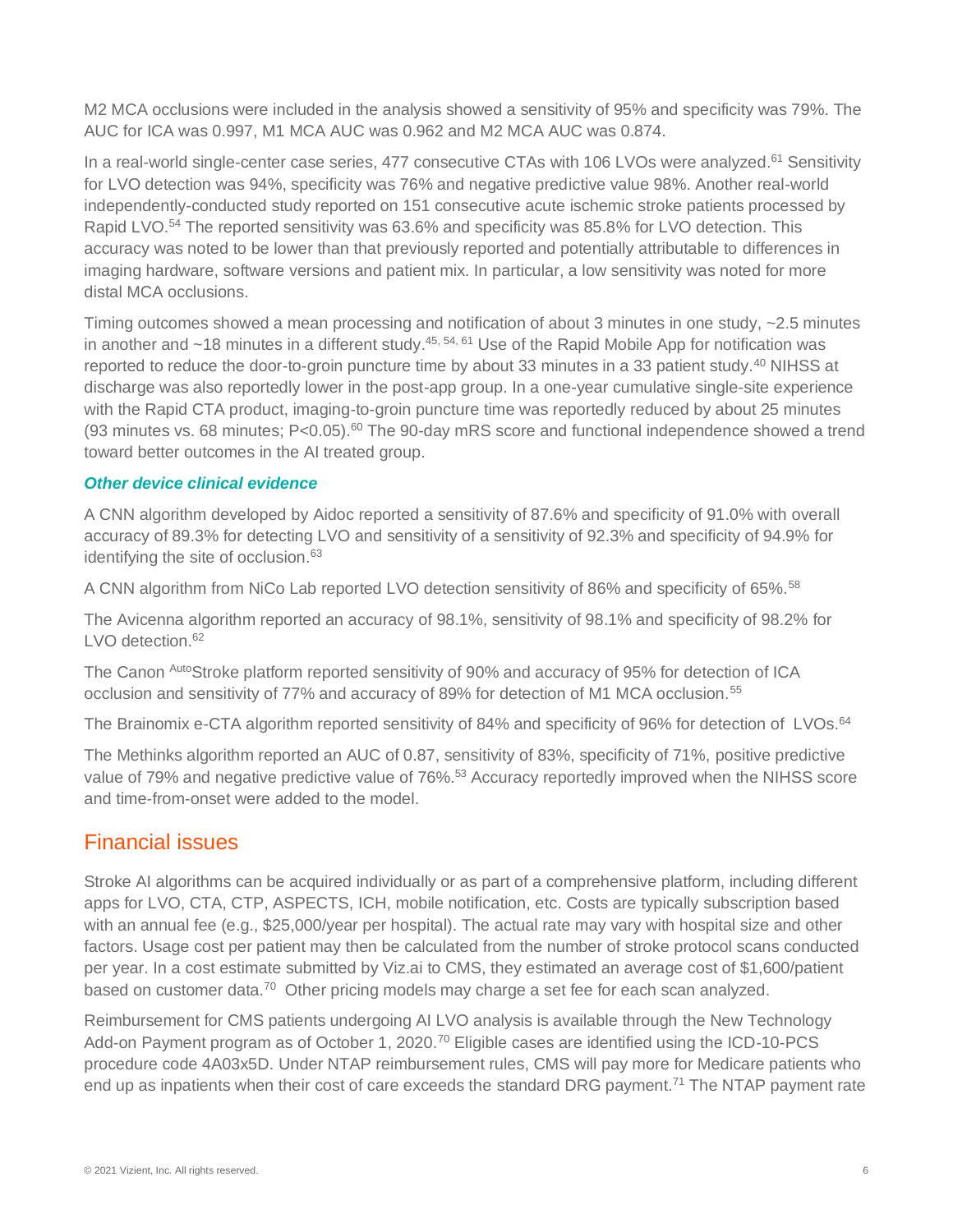is set at 65% of the cost of either the technology or the excess DRG cost (whichever is lower) and is capped at a maximum of \$1,040/case.

In one example, a hospital noted that not all ischemic stroke scans are read with AI, only about 50% of their stroke cases were Medicare eligible and <50% of these cases exceeded the DRG; therefore < 25% of cases using the technology could be eligible for up to \$1,040 extra reimbursement.<sup>[17](#page-11-6)</sup> Further, the reimbursement rate may not always reach the \$1,040 maximum rate.

The NTAP was initially granted to Viz.ai technology after they demonstrated it met the criteria of newness, added cost and clinical efficacy. Since then, multiple companies (including [RapidAI,](https://www.rapidai.com/press-release/rapidai-approved-for-medicare-new-technology-add-on-payment) [Avicenna,](https://avicenna.ai/stroke-detection-ai-tool-approved-for-medicare-ntap/) and [Aidoc\)](https://www.aidoc.com/blog/cms-approves-reimbursement-ai/) have claimed substantial similarity to the Viz.ai technology to qualify for the NTAP add-on payment.<sup>[72](#page-14-14)</sup> Substantial similarity is based on similar mechanism of action, indications and DRGs. CMS is expected to reconsider NTAP rates and eligibility on an annual basis; hence, it could be significantly different or gone altogether for fiscal year 2022.

In addition to incremental reimbursement, AI algorithms may drive revenue growth by increasing the number of mechanical thrombectomies performed due to missed or delayed LVO detection. Thrombectomy is billed under MS-DRG 23 and 24 with an average CMS reimbursement rate of about \$28,100. Notably, the CMS interventional reimbursement rate is approximately twice the average payment for stroke thrombolytic therapy (MS-DRGs 61-63). In addition, eligible patients not receiving mechanical thrombectomy are more likely to have worse outcomes with costs that exceed reimbursement rates.

Cost-effectiveness of mechanical thrombectomy, however, may depend on offsetting the incremental procedural costs (e.g., stent retrievers, guidewires, catheters, sedation/anesthesia, overhead and supplies) through better functional outcomes and subsequent savings in both acute and long-term costs.<sup>[73](#page-15-0)</sup> The former could include significantly reduced hospital and ICU LOS. Further, better functional outcomes such as that represented by an mRS ≤ 2 represents a significant gain in quality-of-life that favorably affects costeffectiveness calculations. Overall, cost-benefit models of mechanical endovascular therapies suggest potentially favorable incremental cost-effectiveness ratios (ICERs) can be achieved based on improved functional outcomes despite added upfront costs.<sup>[74-76](#page-15-1)</sup>

## <span id="page-8-0"></span>Patient selection criteria

Since detection and rapid triage of potential acute ischemic stroke is the main purpose of these AI technologies, usage may include all patients where stroke is included in the differential diagnosis after stroke protocol assessment in the ED. Further criteria may be dictated by the availability of the appropriate imaging scan, such as CTA, the potential for successful stroke treatment and personal/family directives. As the technology matures, more data on risk-benefit and cost-benefit may help to better define appropriate usage criteria.

If LVO is detected by the algorithm, patient selection criteria for mechanical thrombectomy may be derived from professional society quidelines.<sup>[19,](#page-11-8) [77](#page-15-2)</sup> Criteria may include consideration of pre-existing patient characteristics, such as pre-stroke disability, life expectancy and co-morbidities predisposing the patient to procedural complications. Neurological analysis of the amount and severity of brain injury, clot characteristics, collateral blood flow pattern and probability of successful recanalization should also be considered in criteria.

Time from symptom onset is an important consideration, with the strongest recommendations for eligible patients within 6 hours of symptom onset and reasonable consideration in patients up to 24 hours after onset when meeting pivotal trial criteria. Similarly, strong recommendations include occlusions in the ICA and M1 segment of the MCA, with weaker recommendations for M2 and M3 MCA occlusions.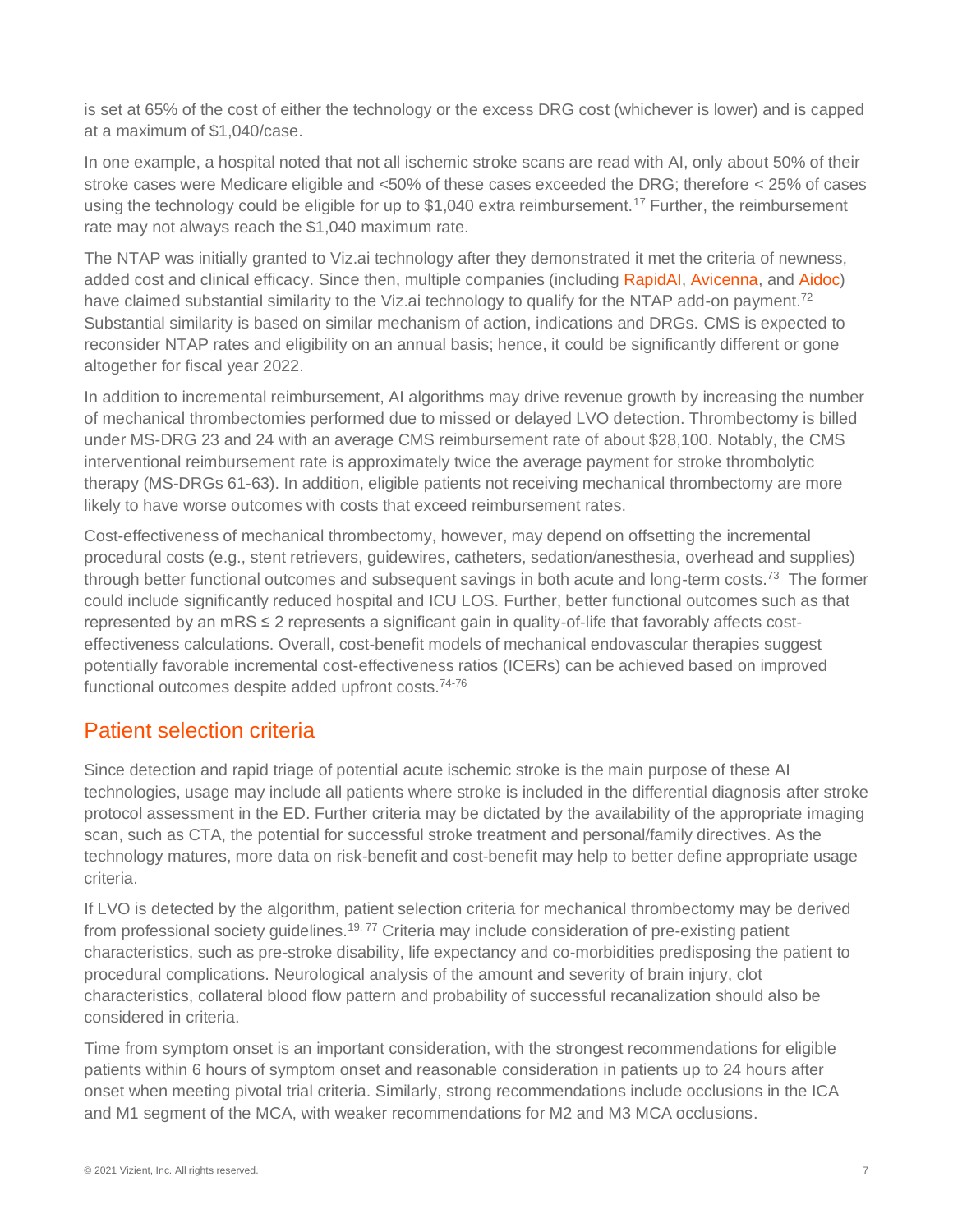## <span id="page-9-0"></span>Future developments

AI is a rapidly emerging technology with expansion into many areas of radiology and stroke. Its rapid evolution is due to many factors, including faster and more powerful computer hardware, advances in cloud computing, fine-tuning of existing deep learning algorithms and larger data sets used for training algorithms. All of these factors are expected to continue with rapid progress in the years ahead leading to enhancement of existing applications.

The next phase in the evolution of AI stroke applications is already underway. This phase involves developing clinical proof of safety and efficacy through rigorous clinical trials. Clinical trials have begun to move beyond proof of technical performance and accuracy in contrived cohorts ("in silico" analysis) and into real-world studies of patient outcomes and cost-benefit. Full publication of the clinical data now being presented at conferences can be expected in the near future and many new studies will also become available. Because of rapid developments in the field, efforts should be made to update the literature search to account for new clinical evidence.

## <span id="page-9-1"></span>Summary and recommendations

The following conclusions and recommendations are based on the material presented in this report:

- Acute ischemic stroke is a high-value focus area for hospital performance improvement. Stroke is highly prevalent, costly, and associated with significant patient morbidity, mortality and reduced quality-of-life. It is well established that quicker detection and intervention is one of the most important factors correlating with acute stroke outcomes. Currently available AI technology is intended to speed up the detection and notification process and therefore may significantly improve patient outcomes.
- Dozens of companies worldwide are developing AI-related tools for stroke. These tools can detect stroke types, like LVO and ICH, automatically locate and outline disease segments, calculate involved volumes, tissue viability and progression, automate classification algorithms and facilitate the use of more advanced imaging modalities and techniques. AI tools can improve the stroke workflow by managing the radiology queue, expediting review of serious cases, assisting the radiologist ability to read and quantify scans and facilitate readings in scenarios with limited availability of a neuroradiologist.
- In the last few years, 5 companies have received FDA marketing clearance for computer-assisted LVO triage and notification applications. Many new companies, including start-ups and established large imaging device companies, are expected to enter into the marketplace in the near future. Hundreds of hospitals have reportedly adopted AI tools for LVO stroke detection and rapid growth is ongoing.
- Generally, the clinical evidence for AI-assisted LVO detection has reported high diagnostic accuracy, sensitivity and specificity. Some studies have noted results similar to or better than human readings. Though further studies are needed to corroborate and expand on these results, these provide a significant proof-of-concept base for AI in the management of LVO stroke.
- LVO detection algorithms are typically designed to achieve high sensitivity and negative predictive value to rule out LVO stroke that might benefit from rapid notification. Specificity may be somewhat lower secondary to false positives that result in a rapid human review. Due to inaccuracies, the parallel conventional review process by a human radiologist remains a critical step in the workflow.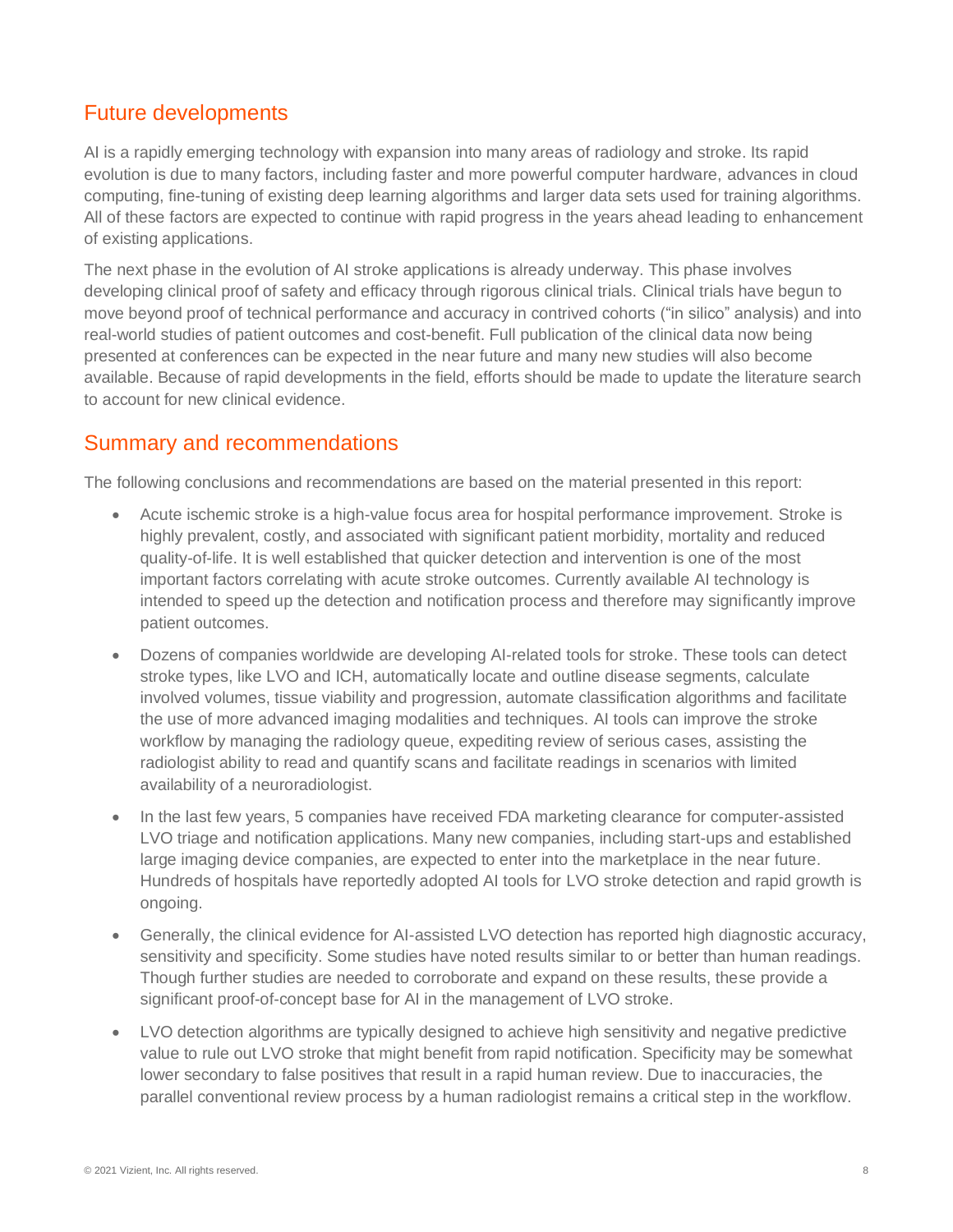- The biggest advantage associated with these AI products is time savings. Published clinical utility studies have consistently shown reduced time metrics, like door in-to-transfer, imaging-to-notification and imaging-to-groin puncture times. The magnitude of these time reductions, however, will depend on unique health system and hospital resources and practices. Though intuitive, rigorous proof of an effect on patient outcomes is still limited and more studies are needed to quantify functional improvements and resource utilization savings.
- CMS NTAP reimbursement for FY2021 was a significant factor facilitating the adoption of this new technology. Under the CMS paradigm, a proportion of Medicare covered patients may be eligible for reimbursement of up to \$1,040 to offset the incremental technology cost. Hospitals using AI are also reporting significantly higher rates of mechanical thrombectomy and associated revenue. Hospital's should conduct their own financial analyses using their unique patient and payer mix to determine financial viability.
- AI algorithms are a medical technology used in the clinical care paradigm, hence should be reviewed through hospital processes and committees equipped to evaluate innovative new technology. Deliberative processes should include consideration of the clinical evidence, financial issues and overall hospital strategic plan. Hospitals implementing AI at this early stage may experience many barriers and implementation challenges.
- AI is a rapidly growing field expected to disrupt and transform many of the current processes for stroke management within the next 5 to 10 years. Because of this, hospitals and health systems should be actively involved in learning about the technology, applications, evidence and economics. Where warranted, hospitals should proactively implement AI technologies as a strategy to maintain current and future market competitiveness.

## <span id="page-10-0"></span>Related links

Manufacturer web pages: [Viz.ai,](https://www.viz.ai/) [RapidAI,](https://www.rapidai.com/) [Avicenna.ai,](https://avicenna.ai/) [Aidoc,](https://www.aidoc.com/) [NiCo Lab,](https://www.nico-lab.com/) [Brainomix,](https://www.brainomix.com/) [Methinks AI,](https://www.methinks.ai/) [MaxQ AI,](https://www.maxq.ai/) [Qure.ai,](https://qure.ai/) [Nines Inc.](https://www.nines.com/) , [Keya Medical,](https://www.keyamedical.com/curacloud/) [Deep01 Ltd.,](https://www.deep01.com/) [Zebra Medical Vision](https://www.zebra-med.com/) 

FDA documents: product code [QAS](https://www.accessdata.fda.gov/scripts/cdrh/cfdocs/cfpmn/pmn.cfm?start_search=1&Center=&Panel=&ProductCode=qas&KNumber=&Applicant=&DeviceName=&Type=&ThirdPartyReviewed=&ClinicalTrials=&Decision=&DecisionDateFrom=&DecisionDateTo=05%2F24%2F2021&IVDProducts=&Redact510K=&CombinationProducts=&ZNumber=&PAGENUM=25)

CMS NTAP descriptions: Federal Register [Vol. 85, No.182,](https://www.govinfo.gov/app/details/FR-2020-09-18) Healthcare [blog,](https://thehealthcareblog.com/blog/2020/09/24/its-complicated-a-deep-dive-into-the-viz-medicare-ai-reimbursement-model/) Healthimaging [article](https://www.healthimaging.com/sponsored/22221/topics/healthcare-economics/how-cms-grants-new-technology-add-payments-determines)

<span id="page-10-1"></span>PubMed Central full text [articles](https://www.ncbi.nlm.nih.gov/pmc/?term=AI+LVO+stroke+triage)

#### References

<span id="page-10-2"></span>1. Hinton G. Deep learning-a technology with the potential to transform health care. *JAMA*. 2018;320(11):1101- 1102.

2. Litjens G, Kooi T, Bejnordi BE, Setio AAA, Ciompi F, et al. A survey on deep learning in medical image analysis. *Med Image Anal*. 2017;42:60-88.

3. Miotto R, Wang F, Wang S, Jiang X, Dudley JT. Deep learning for healthcare: review, opportunities and challenges. *Brief Bioinform*. 2018;19(6):1236-1246.

4. Miyazawa AA. Artificial intelligence: the future for cardiology. *Heart*. 2019.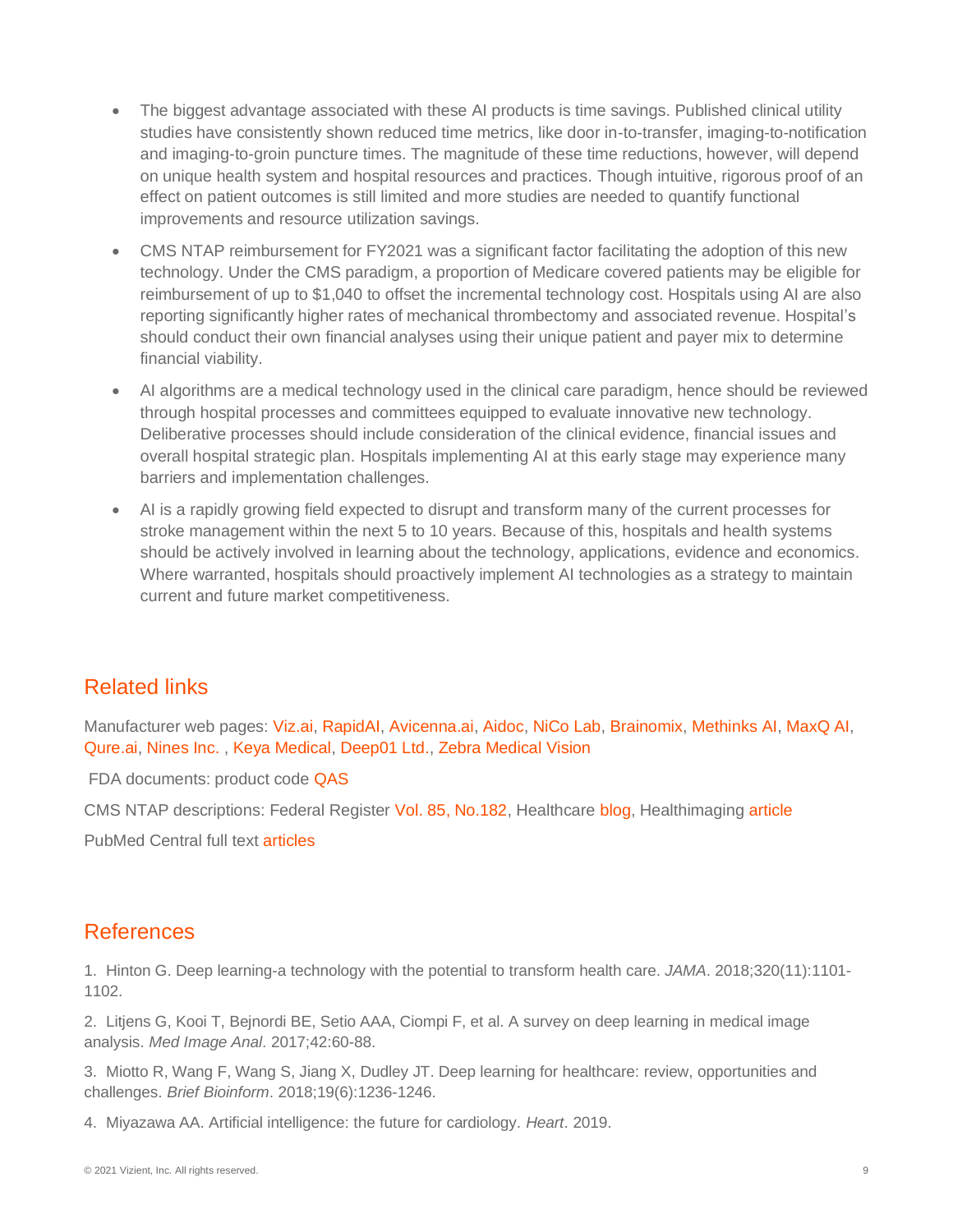5. Naylor CD. On the prospects for a (deep) learning health care system. *JAMA*. 2018;320(11):1099-1100.

6. Nichols JA, Herbert Chan HW, Baker MAB. Machine learning: applications of artificial intelligence to imaging and diagnosis. *Biophys Rev*. 2019;11(1):111-118.

7. Topol EJ. High-performance medicine: the convergence of human and artificial intelligence. *Nat Med*. 2019;25(1):44-56.

8. Yasaka K, Abe O. Deep learning and artificial intelligence in radiology: current applications and future directions. *PLoS Med*. 2018;15(11):e1002707.

<span id="page-11-0"></span>9. Shafaat O, Bernstock JD, Shafaat A, Yedavalli VS, Elsayed G, et al. Leveraging artificial intelligence in ischemic stroke imaging. *J Neuroradiol*. 2021.

10. Soun JE, Chow DS, Nagamine M, Takhtawala RS, Filippi CG, et al. Artificial intelligence and acute stroke imaging. *AJNR Am J Neuroradiol*. 2021;42(1):2-11.

11. Yedavalli VS, Tong E, Martin D, Yeom KW, Forkert ND. Artificial intelligence in stroke imaging: current and future perspectives. *Clin Imaging*. 2021;69:246-254.

<span id="page-11-1"></span>12. Kamal H, Lopez V, Sheth SA. Machine learning in acute ischemic stroke neuroimaging. *Front Neurol*. 2018;9:945.

<span id="page-11-2"></span>13. Gupta S, Sharma DK, Gupta MK. Artificial intelligence in diagnosis and management of ischemic stroke. *Biomed J Sci & Tech Res*. 2019;13(3):1-4.

<span id="page-11-3"></span>14. Malhotra K, Gornbein J, Saver JL. Ischemic strokes due to large-vessel occlusions contribute disproportionately to stroke-related dependence and death: a review. *Front Neurol*. 2017;8:651.

<span id="page-11-4"></span>15. Goyal M, Menon BK, van Zwam WH, Dippel DW, Mitchell PJ, et al. Endovascular thrombectomy after largevessel ischaemic stroke: a meta-analysis of individual patient data from five randomised trials. *Lancet*. 2016;387(10029):1723-1731.

<span id="page-11-5"></span>16. Evaluation of automatic class III designation (De Novo). Food and Drug Administration website. [https://www.fda.gov/medicaldevices/deviceregulationandguidance/howtomarketyourdevice/premarketsubmissions](https://www.fda.gov/medicaldevices/deviceregulationandguidance/howtomarketyourdevice/premarketsubmissions/ucm462775.htm) [/ucm462775.htm.](https://www.fda.gov/medicaldevices/deviceregulationandguidance/howtomarketyourdevice/premarketsubmissions/ucm462775.htm) Accessed March 18, 2019.

<span id="page-11-6"></span>17. Hassan AE. New technology add-On payment (NTAP) for Viz LVO: a win for stroke care. *J Neurointerv Surg*. 2021;13(5):406-408.

<span id="page-11-7"></span>18. Benjamin EJ, Muntner P, Alonso A, Bittencourt MS, Callaway CW, et al. Heart disease and stroke statistics-2019 update: a report from the American Heart Association. *Circulation*. 2019;139(10):e56-e528.

<span id="page-11-8"></span>19. Powers WJ, Rabinstein AA, Ackerson T, Adeoye OM, Bambakidis NC, et al. 2018 guidelines for the early management of patients with acute ischemic stroke: a guideline for healthcare professionals from the American Heart Association/American Stroke Association. *Stroke*. 2018;49(3):e46-e110.

<span id="page-11-9"></span>20. Saver JL. Time is brain-quantified. *Stroke*. 2006;37(1):263-266.

21. Saver JL. Targeting the brain: neuroprotection and neurorestoration in ischemic stroke. *Pharmacotherapy*. 2010;30(7 Pt 2):62S-69S.

22. Saver JL. Penumbral salvage and thrombolysis outcome: a drop of brain, a week of life. *Brain*. 2017;140(3):519-522.

23. Saver JL, Smith EE, Fonarow GC, Reeves MJ, Zhao X, et al. The "golden hour" and acute brain ischemia: presenting features and lytic therapy in >30,000 patients arriving within 60 minutes of stroke onset. *Stroke*. 2010;41(7):1431-1439.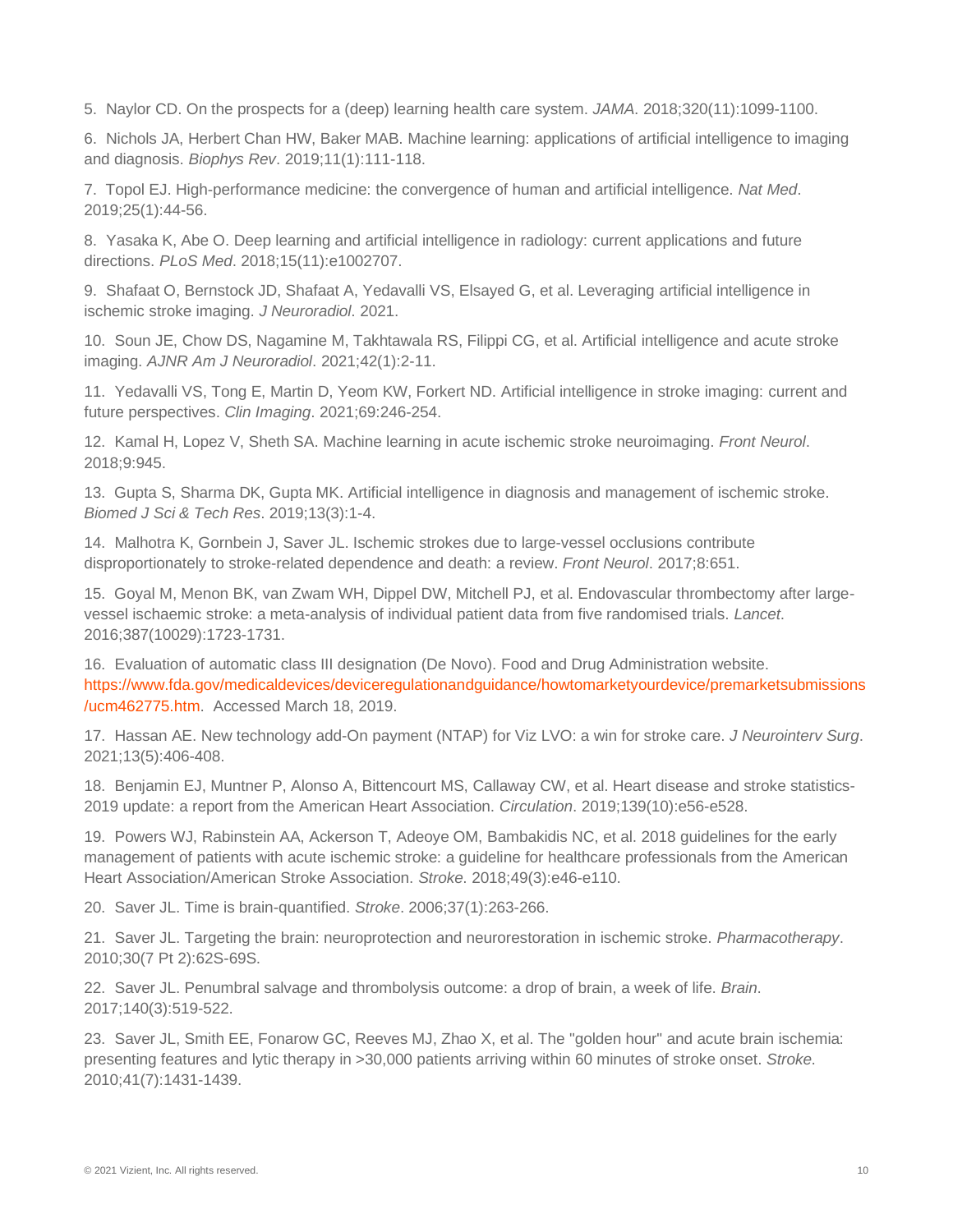24. Sheth SA, Jahan R, Gralla J, Pereira VM, Nogueira RG, et al. Time to endovascular reperfusion and degree of disability in acute stroke. *Ann Neurol*. 2015;78(4):584-593.

25. Tsai JP, Mlynash M, Christensen S, Kemp S, Kim S, et al. Time from imaging to endovascular reperfusion predicts outcome in acute stroke. *Stroke*. 2018;49(4):952-957.

<span id="page-12-0"></span>26. Guenego A, Mlynash M, Christensen S, Kemp S, Heit JJ, et al. Hypoperfusion ratio predicts infarct growth during transfer for thrombectomy. *Ann Neurol*. 2018;84(4):616-620.

<span id="page-12-1"></span>27. Goyal M, Jadhav AP, Bonafe A, Diener H, Mendes Pereira V, et al. Analysis of workflow and time to treatment and the effects on outcome in endovascular treatment of acute ischemic stroke: results from the SWIFT PRIME randomized controlled trial. *Radiology*. 2016;279(3):888-897.

<span id="page-12-2"></span>28. Maddox TM, Rumsfeld JS, Payne PRO. Questions for artificial intelligence in health care. *JAMA*. 2019;321(1):31-32.

<span id="page-12-3"></span>29. Greenberg K, Bykowski J. Modern neuroimaging techniques in diagnosing transient ischemic attack and acute ischemic stroke. *Emerg Med Clin North Am*. 2021;39(1):29-46.

30. Khumtong R, Krings T, Pereira VM, Pikula A, Schaafsma JD. Comparison of multimodal CT scan protocols used for decision-making on mechanical thrombectomy in acute ischemic stroke. *Neuroradiology*. 2020;62(3):399-406.

31. Wannamaker R, Buck B, Butcher K. Multimodal CT in acute stroke. *Curr Neurol Neurosci Rep*. 2019;19(9):63.

<span id="page-12-4"></span>32. Kloska SP. Automated detection of large vessel occlusion in acute stroke: faster imaging assessment for faster treatment. *Radiology*. 2021;298(3):671-672.

<span id="page-12-5"></span>33. McTaggart RA, Ansari SA, Goyal M, Abruzzo TA, Albani B, et al. Initial hospital management of patients with emergent large vessel occlusion (ELVO): report of the standards and guidelines committee of the Society of NeuroInterventional Surgery. *J Neurointerv Surg*. 2017;9(3):316-323.

<span id="page-12-6"></span>34. Menon BK, Almekhlafi MA, Pereira VM, Gralla J, Bonafe A, et al. Optimal workflow and process-based performance measures for endovascular therapy in acute ischemic stroke: analysis of the Solitaire FR thrombectomy for acute revascularization study. *Stroke*. 2014;45(7):2024-2029.

35. Aghaebrahim A, Granja MF, Agnoletto GJ, Aguilar-Salinas P, Cortez GM, et al. Workflow optimization for ischemic stroke in a community-based stroke center. *World Neurosurg*. 2019;129:e273-e278.

36. Janssen PM, Venema E, Dippel DWJ. Effect of workflow improvements in endovascular stroke treatment. *Stroke*. 2019;50(3):665-674.

37. Monayao MC, Malik AA, Preston L, Monayao MC, Sr., Tekle W, et al. Increased incidence and treatment of intracranial atherosclerotic disease during mechanical thrombectomy is safe, even with an increased number of passes. *J Neurointerv Surg*. 2021.

38. Ospel JM, Almekhlafi MA, Menon BK, Kashani N, Chapot R, et al. Workflow patterns and potential for optimization in endovascular stroke treatment across the world: results from a multinational survey. *J Neurointerv Surg*. 2020;12(12):1194-1198.

39. Ospel JM, Kashani N, Goyal M, Menon BK, Campbell BCV, et al. Time of day and endovascular treatment decision in acute stroke with relative endovascular treatment indication: insights from UNMASK EVT international survey. *J Neurointerv Surg*. 2020;12(2):122-126.

<span id="page-12-7"></span>40. Al-Kawaz M, Primiani C, Urrutia V, Hui F. Impact of RapidAI mobile application on treatment times in patients with large vessel occlusion. *Journal of NeuroInterventional Surgery*. 2021:neurintsurg-2021-017365.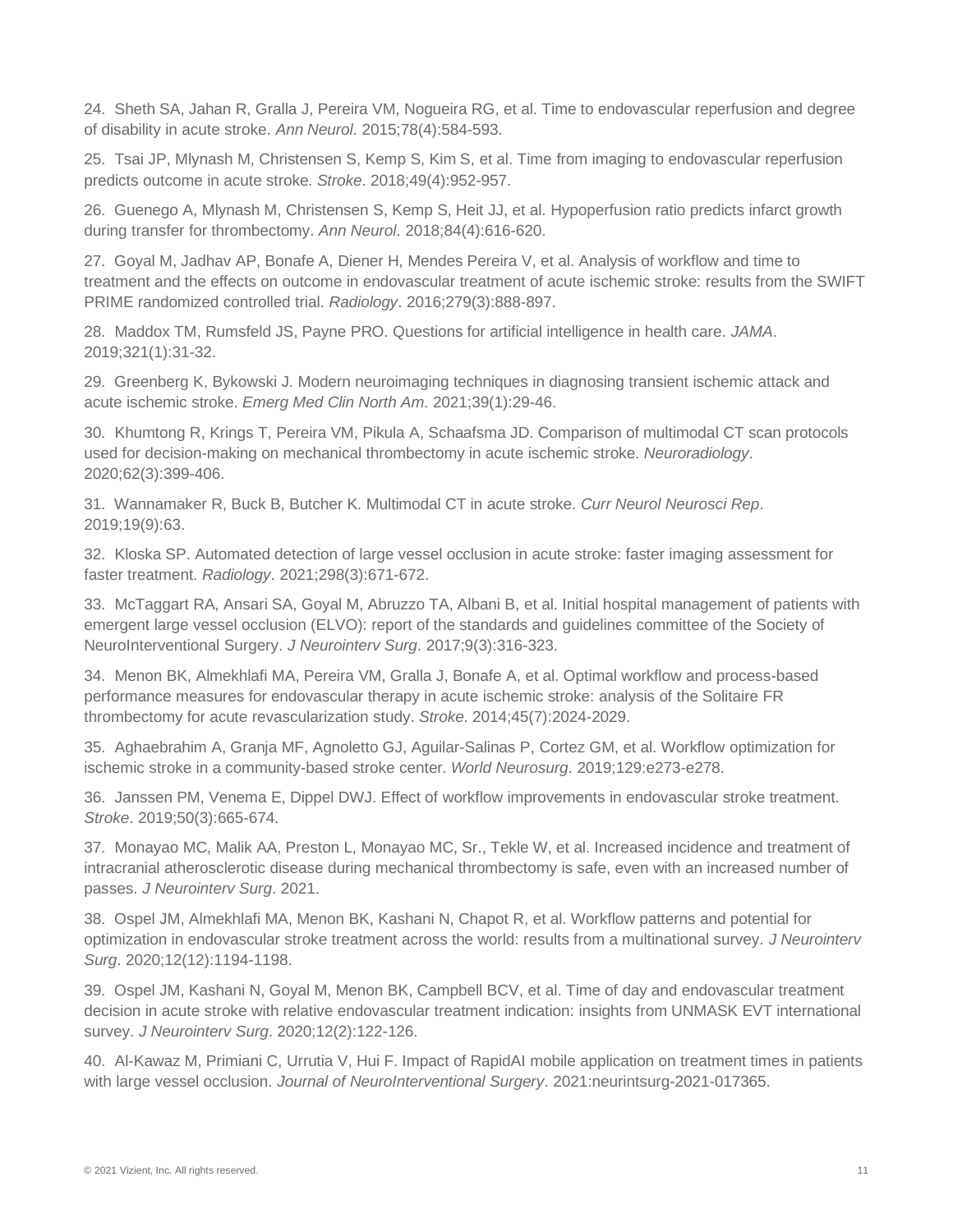<span id="page-13-10"></span>41. Amukotuwa SA, Straka M, Dehkharghani S, Bammer R. Fast automatic detection of large vessel occlusions on CT angiography. *Stroke*. 2019;50(12):3431-3438.

<span id="page-13-2"></span>42. Barreira C, Bouslama M, Haussen D, Grossberg J, Baxter B, et al. Automated large artery occlusion detection in stroke imaging - ALADIN study [Abstract WP61]. *Stroke*. 2018;49(Suppl\_1):AWP61.

<span id="page-13-3"></span>43. Chatterjee AR, Somayaji N, Kabakis I. Artificial intelligence detection of cerebrovascular large vessel occlusion - nine month, 650 patient evaluation of the diagnostic accuracy and performance of the Viz.ai LVO algorithm [Abstract WMP16]. *Stroke*. 2019;50(Suppl\_1):AWMP16.

44. Chung C, Rodrigues G, Haussen D, Barreira C, Grossberg J, et al. Automated detection of hyperdense MCA sign and automated notification of large vessel occlusion using artificial intelligence [Abstract WP76]. *Stroke*. 2019;50(Suppl\_1):AWP76.

<span id="page-13-9"></span>45. Dehkharghani S, Lansberg M, Venkatsubramanian C, Cereda C, Lima F, et al. High-performance automated anterior circulation CT angiographic clot detection in acute stroke: a multireader comparison. *Radiology*. 2021;298(3):665-670.

46. Devlin T, Shah R, Patterson J, Fleming J, Nichols J, et al. DISTINCTION: Automated detection, identification, selection, and triage using artificial intelligence in large vessel occlusions requiring critical and timely intervention [Abstract TP273]. *Stroke*. 2019;50(Suppl\_1):ATP273.

<span id="page-13-5"></span>47. Dornbos D, Hoit D, Inoa-Acosta V, Nickele C, Arthur A, et al. E-043 Automated large vessel occlusion by artificial intelligence improves stroke workflow metrics: 1st 100 patient experience in a hub and spoke stroke system. *Journal of NeuroInterventional Surgery*. 2020;12(Suppl 1):A50-A50.

<span id="page-13-4"></span>48. Shalitin O, Sudry N, Mates J, Golan D. AI-powered stroke triage system performance in the wild. *J Exp Stroke & Transl Med*. 2020;12(3):1-4.

<span id="page-13-8"></span>49. Hassan AE, Ringheanu VM, Rabah RR, Preston L, Tekle WG, et al. Early experience utilizing artificial intelligence shows significant reduction in transfer times and length of stay in a hub and spoke model. *Interv Neuroradiol*. 2020;26(5):615-622.

<span id="page-13-6"></span>50. Morey JR, Fiano E, Yaeger KA, Zhang X, Fifi JT. Impact of Viz LVO on time-to-treatment and clinical outcomes in large vessel occlusion stroke patients presenting to primary stroke centers. *medRxiv*. 2020: [https://doi.org/10.1101/2021.1104.1102.21253083.](https://doi.org/10.1101/2021.1104.1102.21253083)

<span id="page-13-7"></span>51. Morey JR, Zhang X, Yaeger KA, Fiano E, Marayati NF, et al. Real-world experience with artificial intelligencebased triage in transferred large vessel occlusion stroke patients. *Cerebrovasc Dis*. 2021:1-6.

<span id="page-13-0"></span>52. Murray NM, Unberath M, Hager GD, Hui FK. Artificial intelligence to diagnose ischemic stroke and identify large vessel occlusions: a systematic review. *J Neurointerv Surg*. 2020;12(2):156-164.

<span id="page-13-13"></span>53. Olive-Gadea M, Crespo C, Granes C, Hernandez-Perez M, Perez de la Ossa N, et al. Deep learning based software to identify large vessel occlusion on noncontrast computed tomography. *Stroke*. 2020;51(10):3133-3137.

<span id="page-13-11"></span>54. Paz D, Yagoda D, Wein T. Single site performance of AI software for stroke detection and triage. *medRxiv*. 2021: [https://doi.org/10.1101/2021.1104.1102.21253083.](https://doi.org/10.1101/2021.1104.1102.21253083)

<span id="page-13-12"></span>55. Rava RA, Peterson BA, Seymour SE, Snyder KV, Mokin M, et al. Validation of an artificial intelligence-driven large vessel occlusion detection algorithm for acute ischemic stroke patients. *Neuroradiol J*. 2021:1971400921998952.

<span id="page-13-1"></span>56. Rodrigues G, Barreira C, Froehler M, Baxter B, Devlin T, et al. Multicenter ALADIN: automated large artery occlusion detection in stroke imaging using artificial intelligence [Abstract WP71]. *Stroke*. 2019;50(Suppl\_1):AWP71.

57. Stib MT, Vasquez J, Dong MP, Kim YH, Subzwari SS, et al. Detecting large vessel occlusion at multiphase CT angiography by using a deep convolutional neural network. *Radiology*. 2020;297(3):640-649.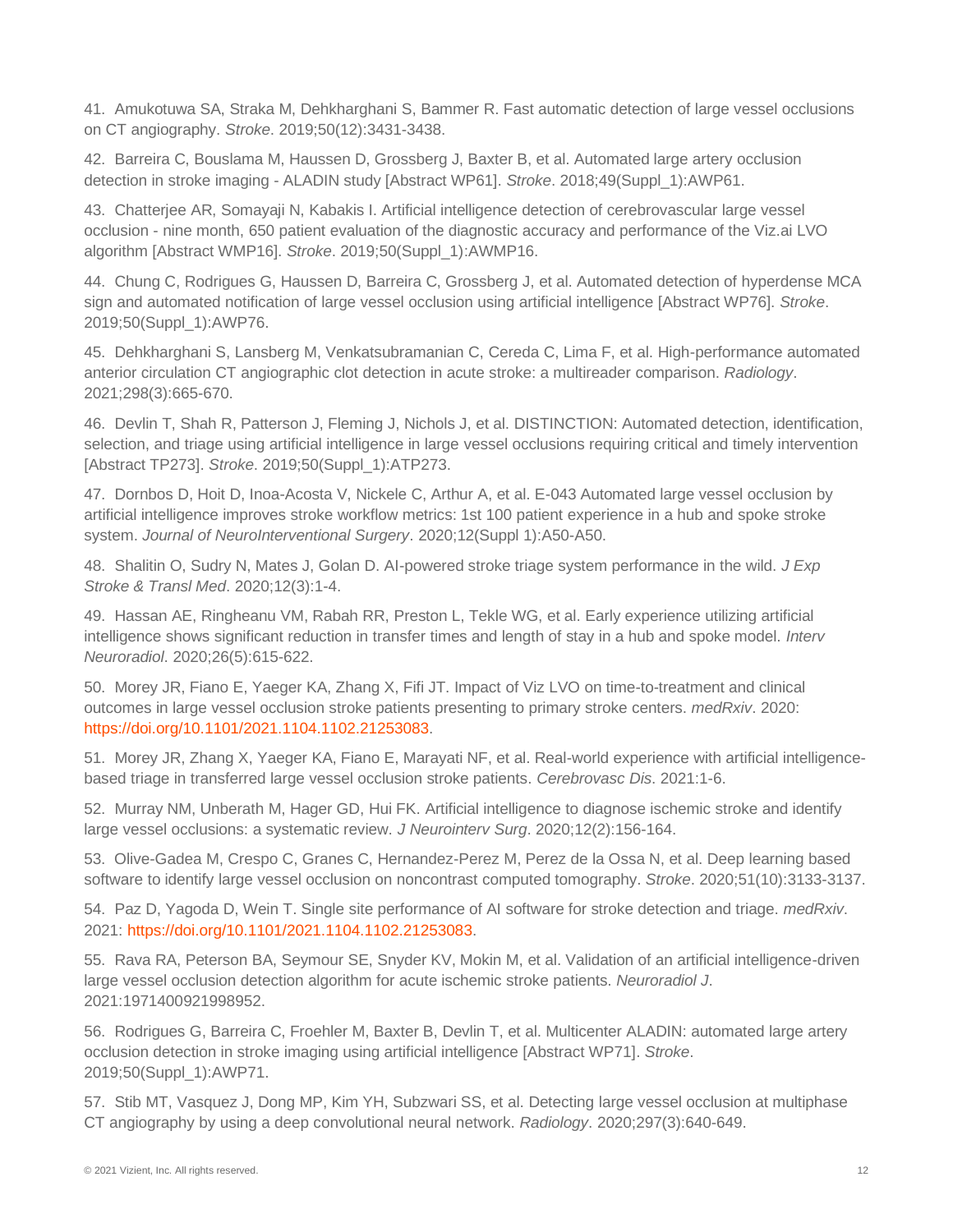<span id="page-14-9"></span>58. Tolhuisen M, Ponomareva E, Koopman M, Jansen I, Boers A, et al. Artificial Intelligence based detection of large vessel occlusion on non-contrast computed tomography in stroke [Abstract WP70]. *Stroke*. 2019;50(Suppl\_1):AWP70.

<span id="page-14-3"></span>59. Yahav-Dovrat A, Saban M, Merhav G, Lankri I, Abergel E, et al. Evaluation of artificial intelligence-powered identification of large-vessel occlusions in a comprehensive stroke center. *AJNR Am J Neuroradiol*. 2021;42(2):247-254.

<span id="page-14-7"></span>60. Adhya J, Li C, Eisenmenger L, Cerejo R, Tayal A, et al. Positive predictive value and stroke workflow outcomes using automated vessel density (RAPID-CTA) in stroke patients: one year experience. *Neuroradiol J*. 2021:19714009211012353.

<span id="page-14-6"></span>61. Amukotuwa SA, Straka M, Smith H, Chandra RV, Dehkharghani S, et al. Automated detection of intracranial large vessel occlusions on computed tomography angiography: a single center experience. *Stroke*. 2019;50(10):2790-2798.

<span id="page-14-10"></span>62. McLouth J, Elstrott S, Chaibi Y, Quenet S, Chang PD, et al. Validation of a deep learning tool in the detection of intracranial hemorrhage and large vessel occlusion. *Front Neurol*. 2021;12:656112.

<span id="page-14-8"></span>63. Khunte M. Automated detection of intracranial proximal vessel occlusion on computed tomography angiography. *American Society of Neuroradiology (ASNR) 58th Annual Meeting 2020: ePosters*

*May 30-Jun 3, 2020*. [https://www.morressier.com/article/automated-detection-intracranial-proximal-vessel](https://www.morressier.com/article/automated-detection-intracranial-proximal-vessel-occlusion-computed-tomography-angiography/5e8335ba7cb08a046ef7c714)[occlusion-computed-tomography-angiography/5e8335ba7cb08a046ef7c714.](https://www.morressier.com/article/automated-detection-intracranial-proximal-vessel-occlusion-computed-tomography-angiography/5e8335ba7cb08a046ef7c714)

<span id="page-14-11"></span>64. Seker F, Pfaff JAR, Mokli Y, Berberich A, Namias R, et al. Diagnostic accuracy of automated occlusion detection in CT angiography using e-CTA. *Int J Stroke*. 2021:1747493021992592.

<span id="page-14-4"></span>65. Hassan AE, Ringheanu VM, Preston L, Tekle W. Abstract P266: The implementation of artificial intelligence significantly reduces door-in door-out times in primary care center prior to transfer. *Stroke*. 2021;52(Suppl. 1):AP266.

<span id="page-14-5"></span>66. Hassan AE, Ringheanu VM, Preston L, Tekle W. Abstract P248: CSC implementation of artificial intelligence software significantly improves door-in to groin puncture time interval and recanalization rates. *Stroke*. 2021;52(Suppl. 1):AP248.

<span id="page-14-0"></span>67. Fryback DG, Thornbury JR. The efficacy of diagnostic imaging. *Med Decis Making*. 1991;11(2):88-94.

<span id="page-14-1"></span>68. Kundeti SR, Vaidyanathan MK, Shivashankar B, Gorthi SP. Systematic review protocol to assess artificial intelligence diagnostic accuracy performance in detecting acute ischaemic stroke and large-vessel occlusions on CT and MR medical imaging. *BMJ Open*. 2021;11(3):e043665.

<span id="page-14-2"></span>69. FDA permits marketing of clinical decision support software for alerting providers of a potential stroke in patients. FDA web site. [www.fda.gov/NewsEvents/Newsroom/PressAnnouncements/ucm596575.htm.](www.fda.gov/NewsEvents/Newsroom/PressAnnouncements/ucm596575.htm) Accessed May 18, 2019.

<span id="page-14-12"></span>70. Federal Register Vol. 85, No.182, September 18, 2020. [https://www.govinfo.gov/app/details/FR-2020-09-18.](https://www.govinfo.gov/app/details/FR-2020-09-18) Accessed June 4, 2021.

<span id="page-14-13"></span>71. Oakden-Rayner, L. It's complicated. A deep dive into the Viz/Medicare AI reimbursement model (September 24, 2020). The Healthcare Blog website. [https://thehealthcareblog.com/blog/2020/09/24/its-complicated-a-deep](https://thehealthcareblog.com/blog/2020/09/24/its-complicated-a-deep-dive-into-the-viz-medicare-ai-reimbursement-model/)[dive-into-the-viz-medicare-ai-reimbursement-model/.](https://thehealthcareblog.com/blog/2020/09/24/its-complicated-a-deep-dive-into-the-viz-medicare-ai-reimbursement-model/) Accessed June 4, 2021.

<span id="page-14-14"></span>72. Brennan, N. How CMS grants new technology add-on payments and determines substantial similarity (December 16, 2020). HealthImaging website.

[https://www.healthimaging.com/sponsored/22221/topics/healthcare-economics/how-cms-grants-new-technology](https://www.healthimaging.com/sponsored/22221/topics/healthcare-economics/how-cms-grants-new-technology-add-payments-determines)[add-payments-determines.](https://www.healthimaging.com/sponsored/22221/topics/healthcare-economics/how-cms-grants-new-technology-add-payments-determines) Accessed June 4, 2021.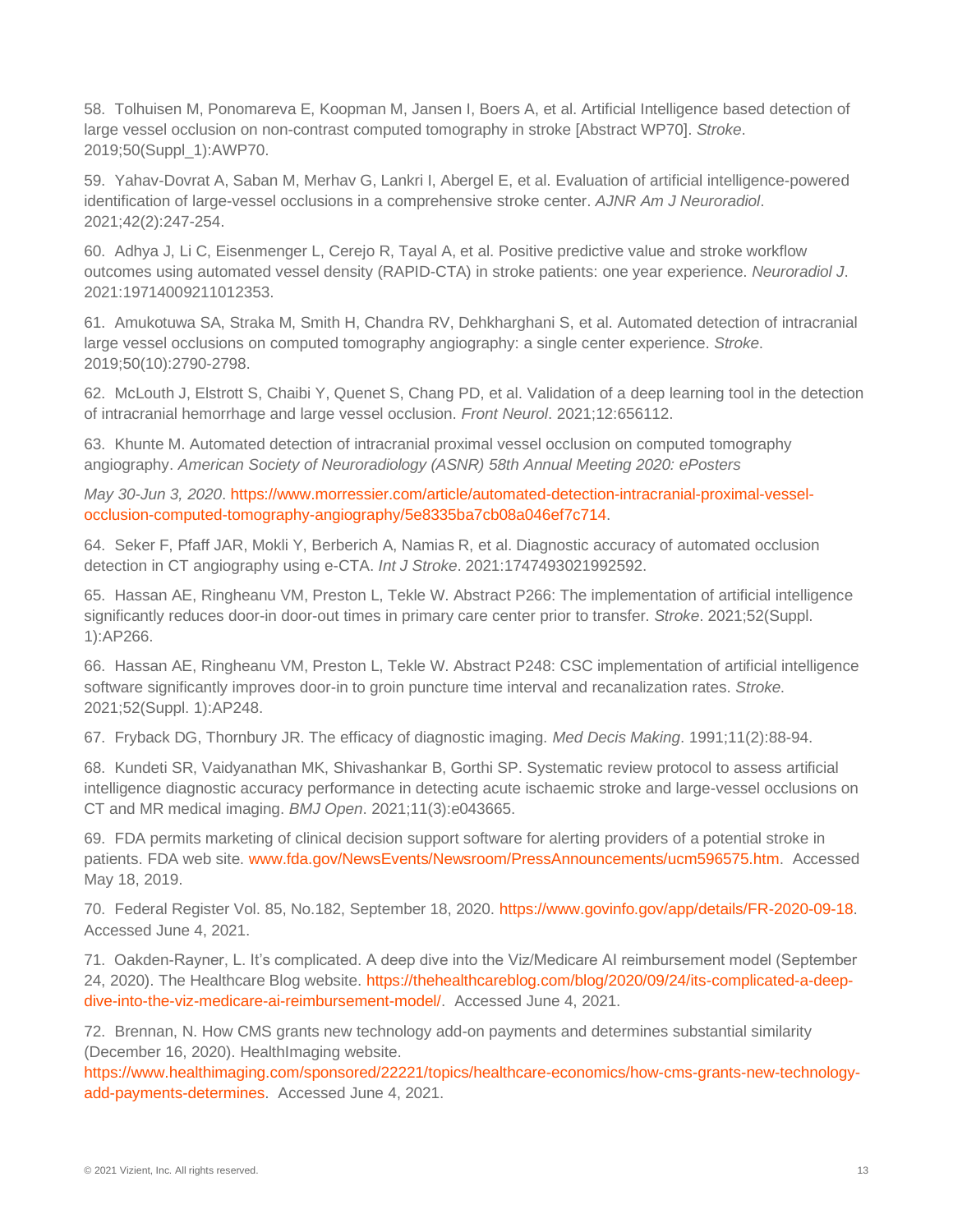<span id="page-15-0"></span>73. Chen M. Cost-effectiveness of endovascular therapy for acute ischemic stroke. *Neurology*. 2012;79(13 Suppl 1):S16-21.

<span id="page-15-1"></span>74. Kim AS, Nguyen-Huynh M, Johnston SC. A cost-utility analysis of mechanical thrombectomy as an adjunct to intravenous tissue-type plasminogen activator for acute large-vessel ischemic stroke. *Stroke*. 2011;42(7):2013- 2018.

75. Nguyen-Huynh MN, Johnston SC. Is mechanical clot removal or disruption a cost-effective treatment for acute stroke? *AJNR Am J Neuroradiol*. 2011;32(2):244-249.

76. Patil CG, Long EF, Lansberg MG. Cost-effectiveness analysis of mechanical thrombectomy in acute ischemic stroke. *J Neurosurg*. 2009;110(3):508-513.

<span id="page-15-2"></span>77. Powers WJ, Rabinstein AA, Ackerson T, Adeoye OM, Bambakidis NC, et al. Guidelines for the early management of patients with acute ischemic stroke: 2019 update to the 2018 guidelines for the early management of acute ischemic stroke: a guideline for healthcare professionals From the American Heart Association/American Stroke Association. *Stroke*. 2019;50(12):e344-e418.